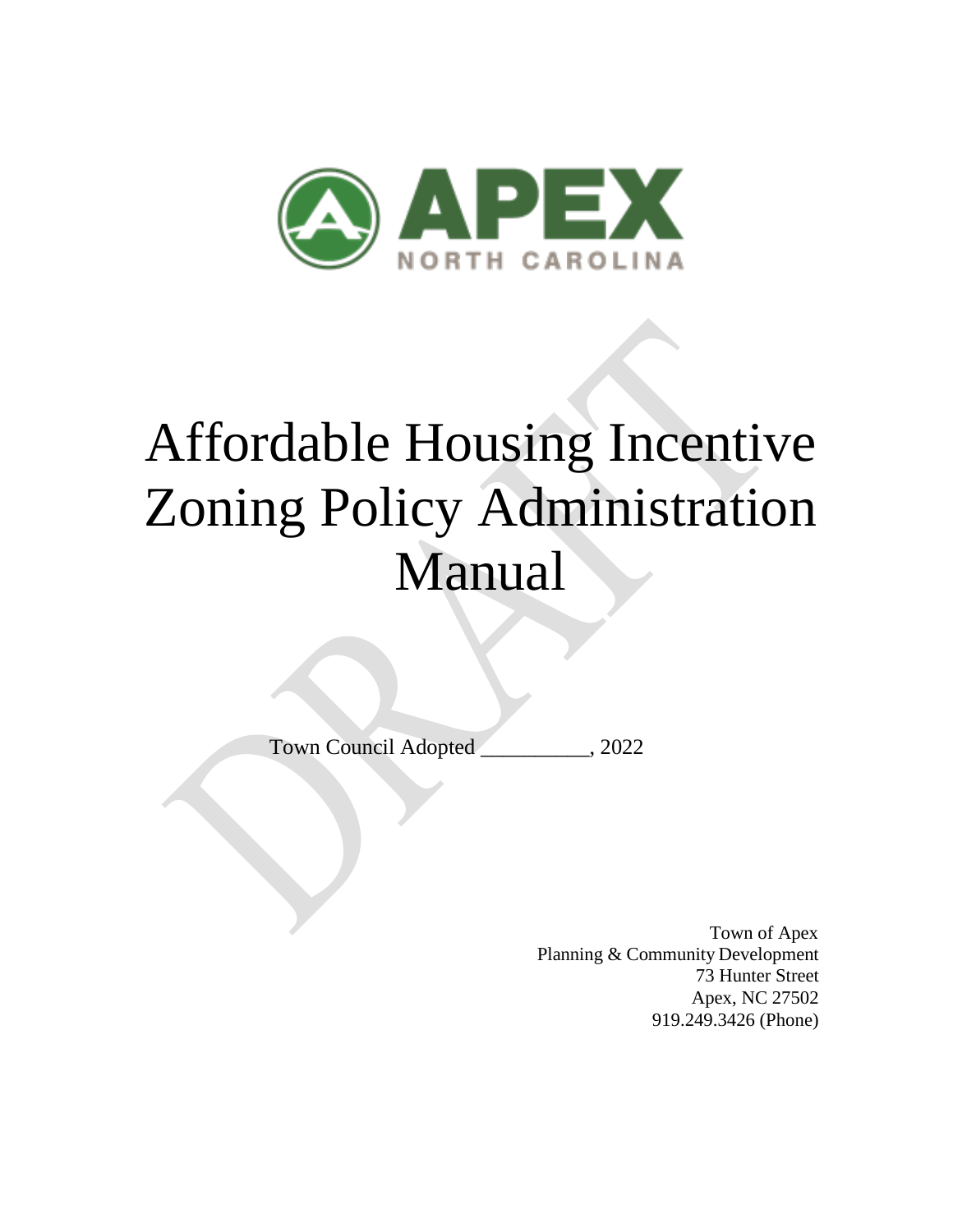# Contents

| 1.0 |                                                                                     |  |
|-----|-------------------------------------------------------------------------------------|--|
| 2.0 |                                                                                     |  |
|     |                                                                                     |  |
|     |                                                                                     |  |
|     |                                                                                     |  |
|     |                                                                                     |  |
|     |                                                                                     |  |
|     |                                                                                     |  |
|     |                                                                                     |  |
|     |                                                                                     |  |
|     |                                                                                     |  |
| 3.0 |                                                                                     |  |
|     |                                                                                     |  |
|     |                                                                                     |  |
|     |                                                                                     |  |
|     |                                                                                     |  |
|     |                                                                                     |  |
|     |                                                                                     |  |
|     |                                                                                     |  |
|     |                                                                                     |  |
|     |                                                                                     |  |
|     |                                                                                     |  |
|     |                                                                                     |  |
|     |                                                                                     |  |
|     |                                                                                     |  |
|     |                                                                                     |  |
|     |                                                                                     |  |
|     |                                                                                     |  |
| 4.0 |                                                                                     |  |
|     | 4.1 Affordable Housing Income Limits, Rent Limits and Rent Costs for Rental Units11 |  |
|     |                                                                                     |  |
|     |                                                                                     |  |
|     |                                                                                     |  |
|     |                                                                                     |  |
|     |                                                                                     |  |
|     |                                                                                     |  |
|     |                                                                                     |  |
|     |                                                                                     |  |
|     |                                                                                     |  |
|     |                                                                                     |  |
|     |                                                                                     |  |
|     |                                                                                     |  |
|     |                                                                                     |  |
|     |                                                                                     |  |
|     |                                                                                     |  |
|     |                                                                                     |  |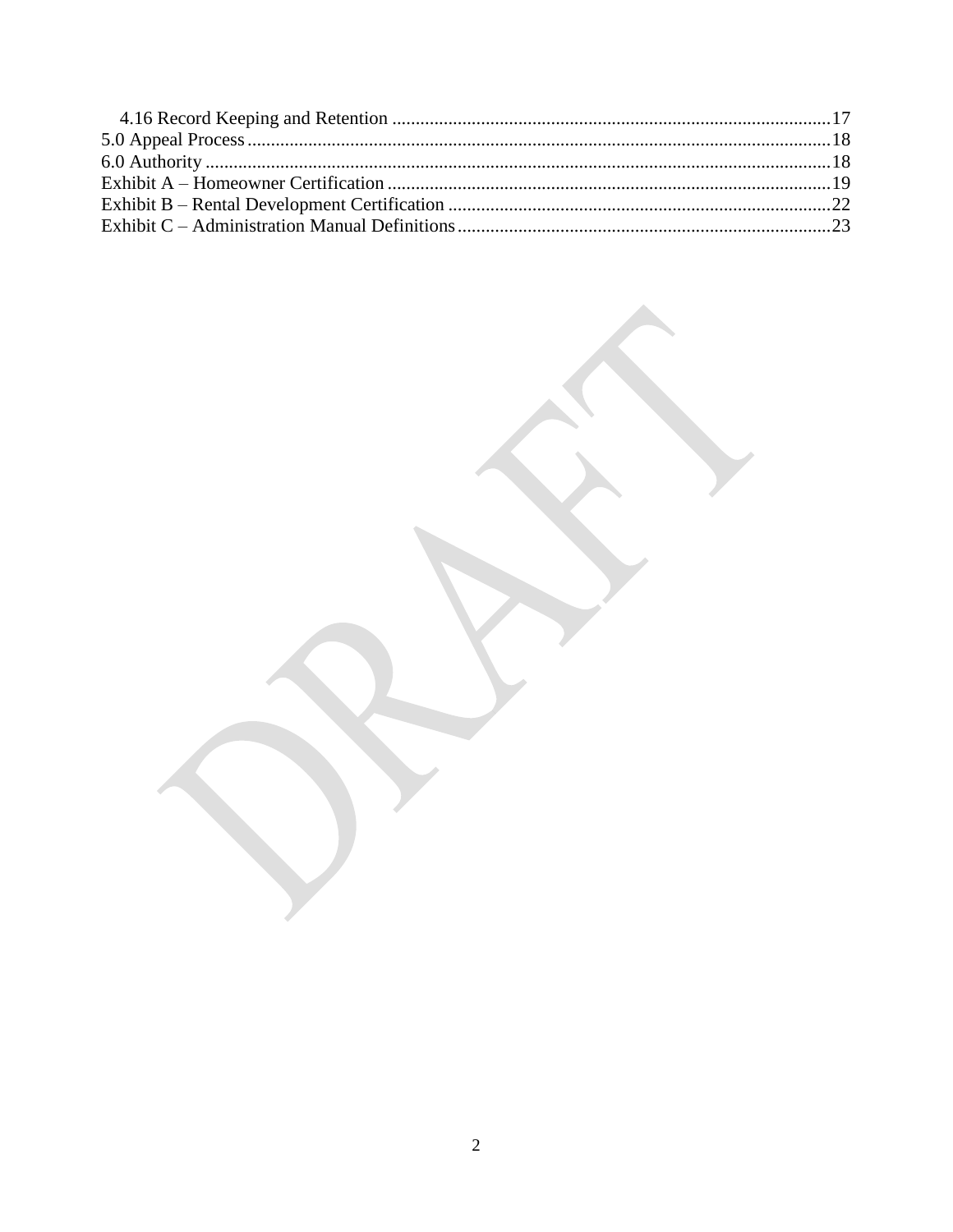# <span id="page-3-0"></span>**1.0 Introduction**

# *Introduction*

Town Council (Council) authorized direction through the adopted Town of Apex (Town) Affordable Housing Plan (AHP) to establish an Affordable Housing Incentive Zoning Policy (Policy) that would set forth clear minimum recommendation criteria, applicability standards, and a menu of incentive options for applicants (i.e. property owner, property developer, authorized organization, or representative on behalf of development) to consider in exchange for providing residential affordable housing units or lots within a development as part of the rezoning and Planned Unit Development (PUD) approval process. Incentive zoning policies encourage developers to provide a public service, such as residential affordable housing units or lots, as part of a proposed development, in exchange for incentives.

# *Goals*

While this Policy does not require applicants (i.e. property owner, property developer, authorized organization, or representative on behalf of development) to construct residential affordable housing units or lots within a development or contribute a certain dollar amount to the Town's Affordable Housing Fund (AHF), the Policy goals include:

- Provide a clear process and understanding of the Town's minimum recommended applicability standards to prospective applicants who may consider utilizing this Policy as well as Town staff;
- Add residential affordable housing units or lots to the Town's affordable housing portfolio versus collecting a financial contribution to the Town's AHF; and
- Offset potential market-rate development revenue loss for constructing newly created residential affordable housing units or lots through the use of incentives.

This Affordable Housing Incentive Zoning Policy Administration Manual (Administration Manual) details policies and procedures for the on-going administration of residential affordable housing units or lots generated through this Policy. This Administration Manual includes Policy definitions, Area Median Income (AMI) percentage categories, compliance, and monitoring procedures. This Administration Manual also provides additional guidance to Town staff, property owners, property developers, property management companies, affordable housing unit tenants, and homeowners. The attached exhibits also contain additional Policy and compliance documentation. The criteria in this Administration Manual must be interpreted in conjunction with the Town's Unified Development Ordinance (UDO). A separate manual, the "Affordable Housing Incentive Zoning Procedural Manual," details applicability and procedures for residential affordable housing units or lots generated through this Policy.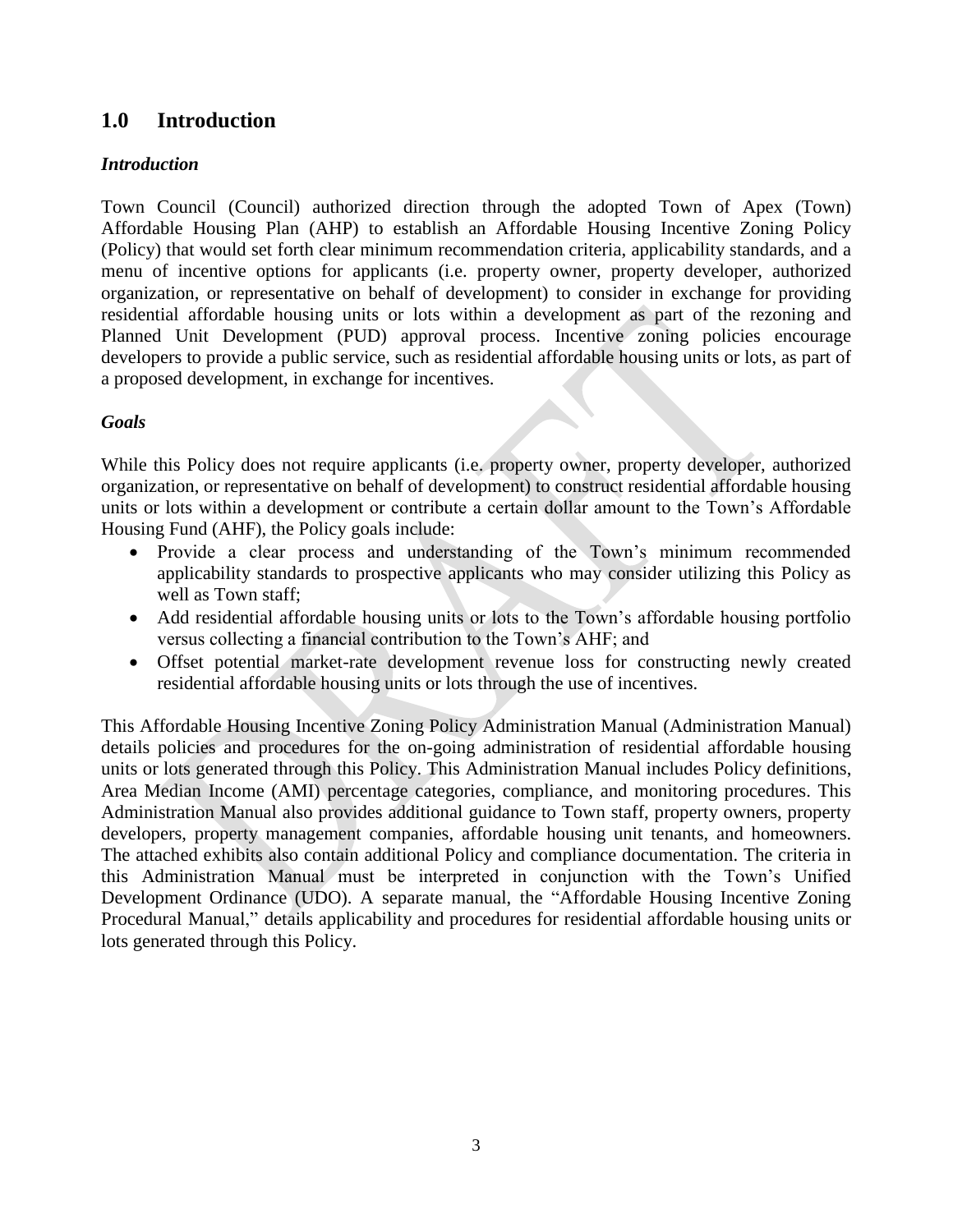# <span id="page-4-0"></span>**2.0 Interest List, Waiting Lists & Application Process**

#### <span id="page-4-1"></span>*2.1 Affordable Housing Ownership & Rental Process*

Town staff will work with the property owner, property developer, or property management company to ensure that Town residents are notified in advance of any interest list, waiting list, or application process for residential affordable housing units offered within each development.

#### Affordable Housing Ownership Process

Town staff will work with the property owner or property developer to establish a formal procedure for an interest list, waiting list, and application intake process for each specific development. The property owner or property developer will be responsible for marketing and advertising, application intake, overseeing the execution of lot agreements, purchase agreements, and close of escrow process for the affordable housing ownership units. The property owner or property developer will coordinate with Town staff during the application intake process to ensure that applicant(s) (those applying for the affordable housing unit) are eligible to purchase the residential affordable housing ownership units per the Policy requirements.

#### Affordable Housing Rental Process

Town staff will work with the property owner, property developer, or property management company to establish a formal procedure for an interest list, waiting list, and application intake process for each specific development. The Property owner, property developer, or property management company will be responsible for property managing all aspects (i.e. application intake, executing lease agreements, collecting rents, re-leasing units, tenant notices, etc.) of the affordable housing rental units within the development. The property owner, property developer, or property management company will coordinate with Town staff during the application intake process to ensure that applicant(s) (those applying for the affordable housing unit) are eligible to rent the residential affordable housing rental units per the Policy requirements.

The Town may maintain an affordable housing interest list at its discretion to also notify residents and prospective applicant(s) of future affordable housing ownership and rental opportunities.

# <span id="page-4-2"></span>*2.2 Applicants Right to Refuse Affordable Housing Unit*

Applicant(s) who are offered a residential affordable housing unit and choose to decline the affordable housing unit will be placed at the bottom of the waitlist within that specific development. However, if the applicant(s) or a member of the applicant(s) household needs a reasonable accommodation due to a documented disability or handicap, the applicant(s) may decline the affordable housing unit and maintain their position on the waiting list until an affordable housing unit becomes available that meets the household's needs within that specific development and in order to comply with the Americans with Disabilities Act (ADA).

#### Example*:*

An example of refusing a residential affordable housing unit would be the applicant(s) or applicant(s) household member has a documented disability and the initial affordable housing unit that became available was located on the second floor of the development with no elevator or ADA access and the applicant(s) or applicant(s) household member needs an affordable housing unit located on the first floor with ADA access.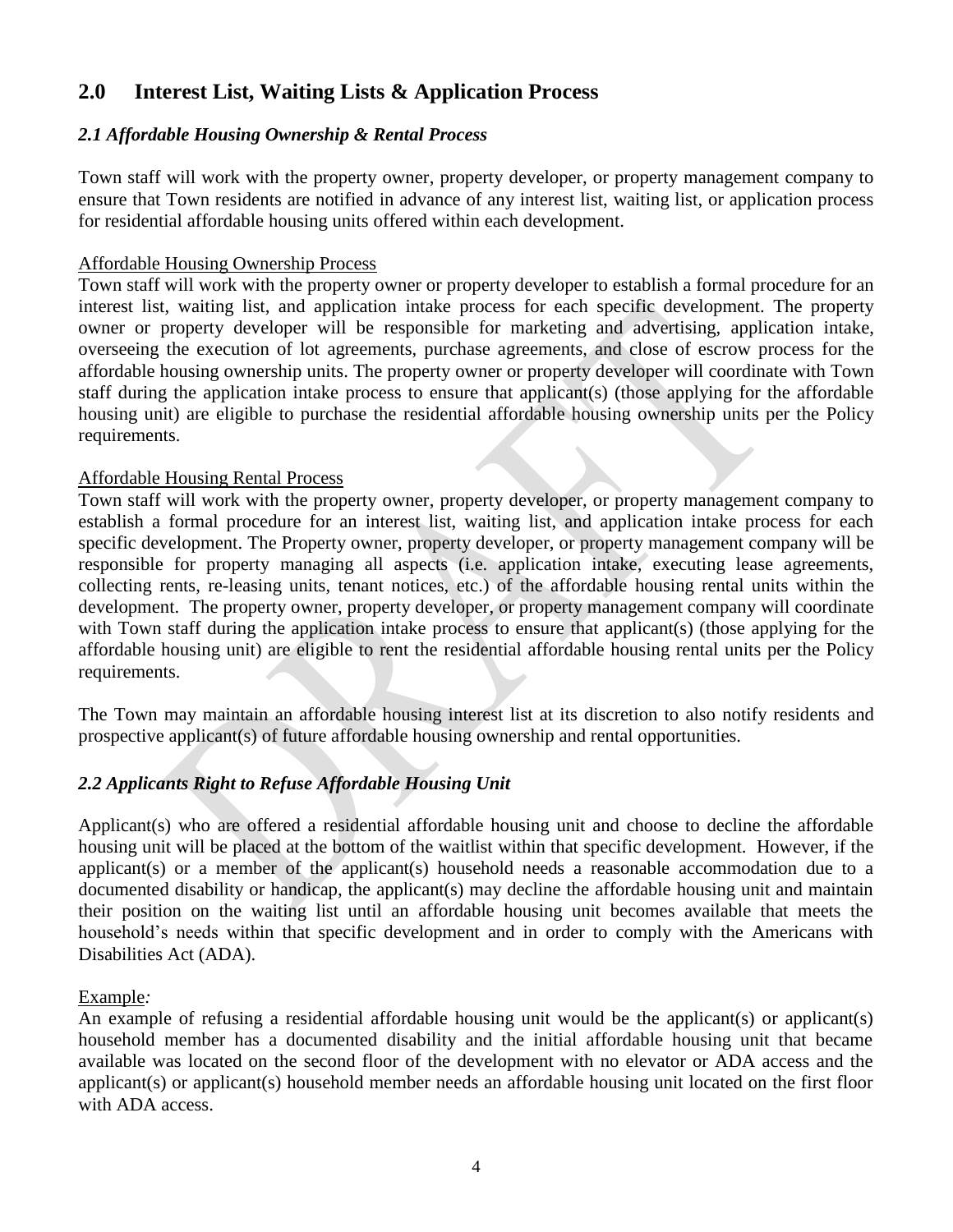#### <span id="page-5-0"></span>*2.3 Requests for Reasonable Accommodation*

If the applicant(s) or applicant(s) household member has a disability or handicap, the applicant(s) may request a reasonable accommodation. Examples may include making large-type documents or a reader available to visually impaired applicants or permitting an outside agency to assist with the application process. The applicant(s) may request a reasonable accommodation at any time during the application process or after having been selected for a residential affordable housing unit.

#### <span id="page-5-1"></span>*2.4 Solicitation of Applicants*

Interest list and waiting list applications for residential affordable housing units will be solicited as necessary to maintain an adequate number of prospective applicant(s) in each of the following affordable housing income categories and AMI percentages as shown in Table 1 below.

<span id="page-5-2"></span>

| Tubic T Afformable Housing Income Calegories and Amir I creeninges |                                 |                                    |  |  |  |  |  |
|--------------------------------------------------------------------|---------------------------------|------------------------------------|--|--|--|--|--|
| <b>Affordable Housing</b><br><b>Income Category</b>                | <b>Housing</b><br><b>Tenure</b> | *Maximum AMI<br>Percentage $(\% )$ |  |  |  |  |  |
| <b>Extremely Low-Income</b>                                        | Rental                          | Up to 30% AMI                      |  |  |  |  |  |
| Very Low-Income                                                    | Rental                          | Up to 50% AMI                      |  |  |  |  |  |
| Low-Income                                                         | Rental                          | Up to 70% AMI                      |  |  |  |  |  |
| Low-Income                                                         | Ownership                       | Up to 80% AMI                      |  |  |  |  |  |
| Median-Income                                                      | Ownership                       | Up to 100% AMI                     |  |  |  |  |  |
| Workforce-Income                                                   | Ownership                       | Up to $110\%$ AMI                  |  |  |  |  |  |

*Table 1 –Affordable Housing Income Categories and AMI Percentages*

\*Based on U.S. Department of Housing and Urban Development (HUD) Raleigh, NC Metropolitan Statistical Area (MSA) Area Median Income (AMI) published income limits.

Town staff will work with the property owner or property developer on marketing strategies to ensure outreach is conducted through the Town's website, social media platforms, and online and print advertising in a format that is culturally and linguistically appropriate to the community. Information will be made available at Town Hall and other appropriate locations. Town staff will work with property owners, property developers, and property management companies to ensure residents are notified in advance of future affordable housing opportunities.

# <span id="page-5-3"></span>*2.5 Annual Household Gross Income*

The Town utilizes the U.S. Department of Housing and Urban Development (HUD) HOME Investment Partnerships Program (HOME) 24 CFR Part 5 regulations for calculating a household's gross income and determining a household's income eligibility. For further explanation of verification methods, see Chapter 5 of the HUD Handbook 4350.3 titled Determining Income and Calculating Rent, provided online at the following website: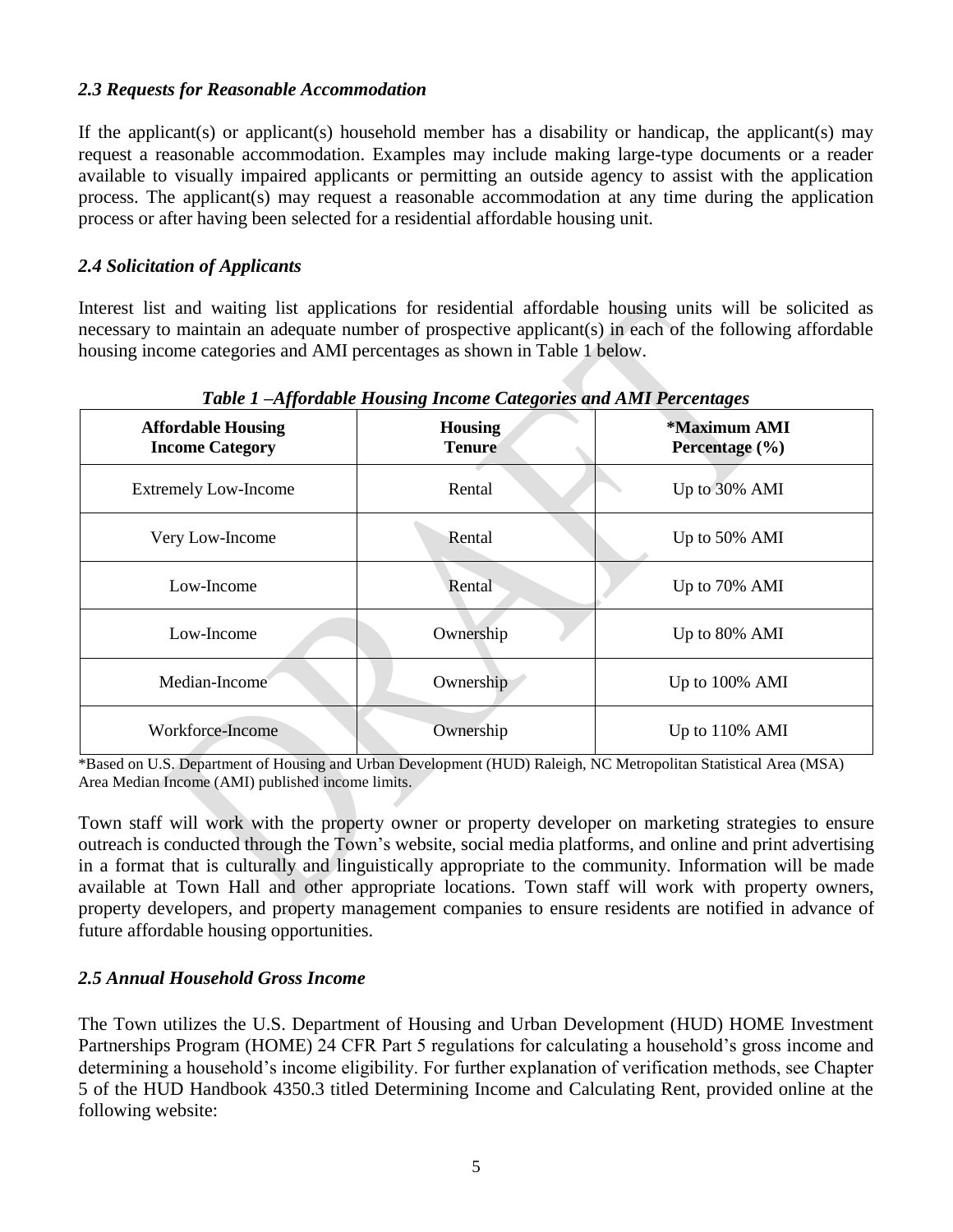#### [https://www.hud.gov/program\\_offices/administration/hudclips/handbooks/hsgh/4350.3](https://www.hud.gov/program_offices/administration/hudclips/handbooks/hsgh/4350.3)

In summary, gross household income is the sum of all the income for every adult, 18 years or older, living in the affordable housing unit. Sources of income include all wages or salaries, overtime pay, commissions, fees, tips, bonuses and other compensation, net income from a business or profession or from the rental of real or personal property, interest and dividends, payments received from social security, annuities, insurance policies, retirement funds, pensions, disability or death benefits, payments in lieu of earnings, public assistance, alimony and child support received, and other sources of income.

# <span id="page-6-0"></span>*2.6 Other Housing Programs*

An applicant (i.e. property owner, property developer, authorized organization, or representative on behalf of development) may include residential affordable housing ownership units through other state, federal, or local affordable housing programs such as Habitat for Humanity, community land trust, or other construction partnerships. When residential affordable housing ownership units are developed through other state, federal, or local affordable housing programs or other construction partnerships, in some cases the Town may defer to the specific regulatory requirements of those programs or partnerships for the residential affordable housing ownership units within the development.

An applicant (i.e. property owner, property developer, authorized organization, or representative on behalf of development) may include residential affordable housing rental units through other state, federal or local affordable housing programs such as the Section 8 Housing Choice Voucher Program or similar programs or other construction partnerships. When residential affordable housing rental units are included through other state, federal or local affordable housing programs or construction partnerships, in some cases the Town may defer to the specific regulatory requirements of those programs or partnerships for the residential affordable housing rental units within the development.

# <span id="page-6-1"></span>*2.7 Conflict of Interest*

The following individuals are ineligible to purchase or rent a residential affordable housing unit due to conflict of interest: (1) Town employees and officials (and their immediate family members) who have policy-making authority or influence regarding Town's housing programs and do not qualify as having a remote interest, (2) an applicant (i.e. property owner, property developer, or authorized representative) of the development containing the residential affordable housing units and their officers and employees (and their immediate family members).

# <span id="page-6-2"></span>*2.8 False Statements*

During the application process, applicant(s) who intentionally make false statements or misrepresent any facts on the application to purchase or rent a residential affordable housing unit will be removed from the waiting list and barred from re-applying for an affordable housing unit within the Town in the future.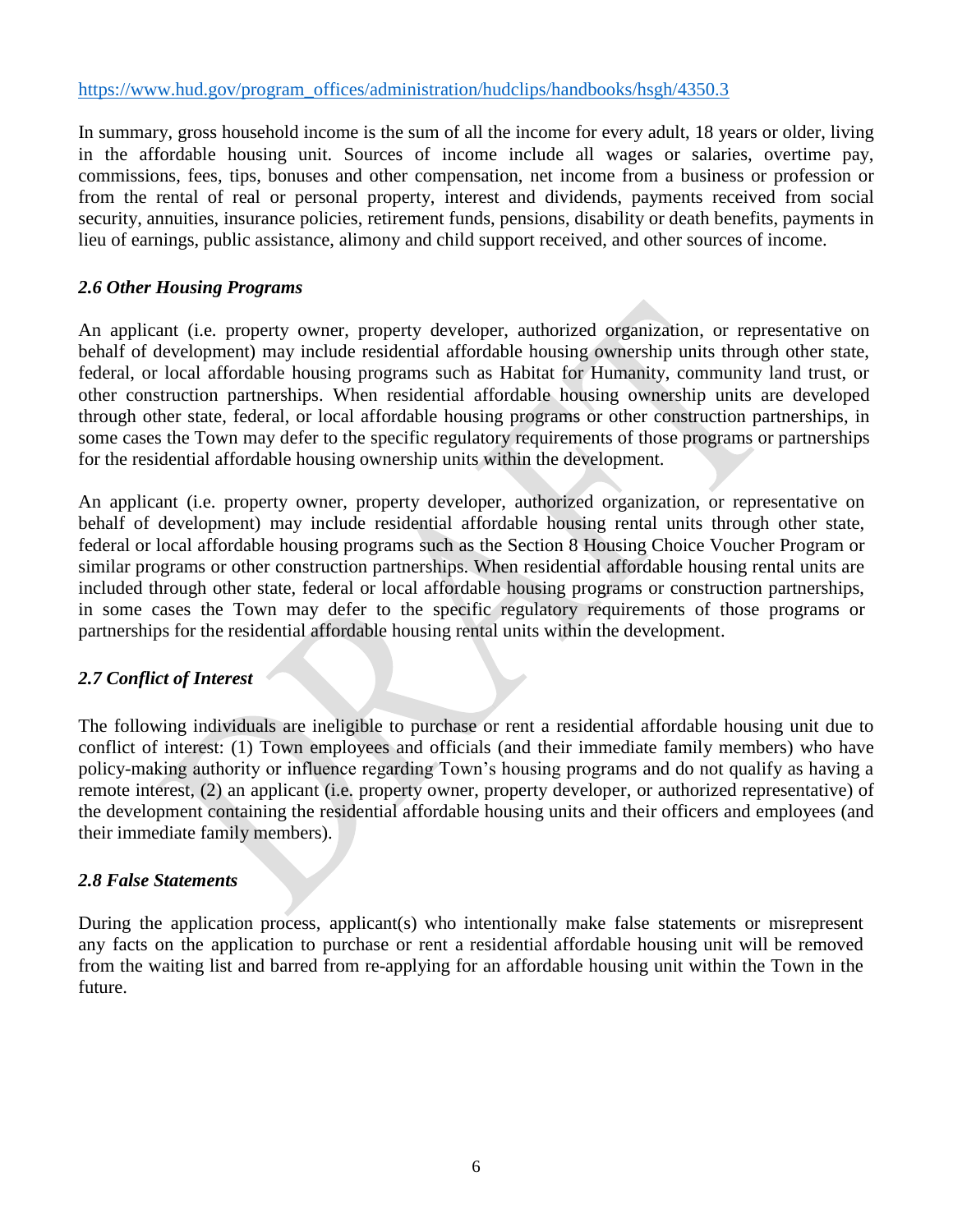# <span id="page-7-0"></span>**3.0 Affordable Housing Ownership Units**

# <span id="page-7-1"></span>*3.1 Income Limits*

#### Affordable Housing Ownership Income Limits

"Affordable Housing Low-Income Ownership Income Limits" means those households whose annual income, does not exceed eighty-percent (80%) of the Area Median Income (AMI), adjusted for family size, applicable to the Raleigh, NC Metropolitan Statistical Area (MSA) as published by the U.S. Department of Housing and Urban Development (HUD).

"Affordable Housing Median-Income Ownership Income Limits" means those households whose annual income, does not exceed one-hundred percent (100%) of the Area Median Income (AMI), adjusted for family size, applicable to the Raleigh, NC Metropolitan Statistical Area (MSA) as published by the U.S. Department of Housing and Urban Development (HUD).

"Affordable Housing Workforce-Income Ownership Income Limits" means those households whose annual income, does not exceed one-hundred and ten-percent (110%) of the Area Median Income (AMI), adjusted for family size, applicable to the Raleigh, NC Metropolitan Statistical Area (MSA) as published by the U.S. Department of Housing and Urban Development (HUD).

#### Affordable Housing

"Affordable Housing" means housing on which the occupant is paying no more than thirty-percent (30%) of gross monthly household income for housing costs, including utilities.

#### <span id="page-7-2"></span>*3.2 Ownership Co-applicants*

"Ownership Co-Applicant" means as an adult member of the household, whether related or unrelated, who intends to apply for a residential affordable housing ownership unit, must be on the title of the property with the applicant, and occupy the unit as the primary residence.

The combined income of all adult members of the household (including co-applicants) to purchase a residential affordable housing ownership unit must not exceed the affordable housing maximum income limit per household size. All co-applicants must go through the same process as the applicant and must agree to comply with the Policy requirements. Non-occupant co-signors are not allowed to assist with the affordable housing ownership unit purchase.

# <span id="page-7-3"></span>*3.3 Household Composition*

"Family" means one (1) or more persons occupying a premises and living as a single housekeeping unit, provided that no housekeeping unit shall contain more than five (5) persons unless they are related by blood, marriage adoption, guardianship, or foster care.

An unborn child can be counted in family size once there is medical confirmation of pregnancy. An adoption in process will be counted in family size with verification of the adoption process being underway. A child will be considered part of the household when the child lives with a single parent for at least seventy-five percent (75%) of the time or in instances of joint custody, at least fifty-percent (50%). Applicant(s) will need to submit a copy of a divorce decree and/or child custody agreement as verifiable documentation. If a divorce is in process, it may not be possible to qualify the applicant(s) because family size and financial status are unclear. If applicant(s) are proposing to combine households for the purchase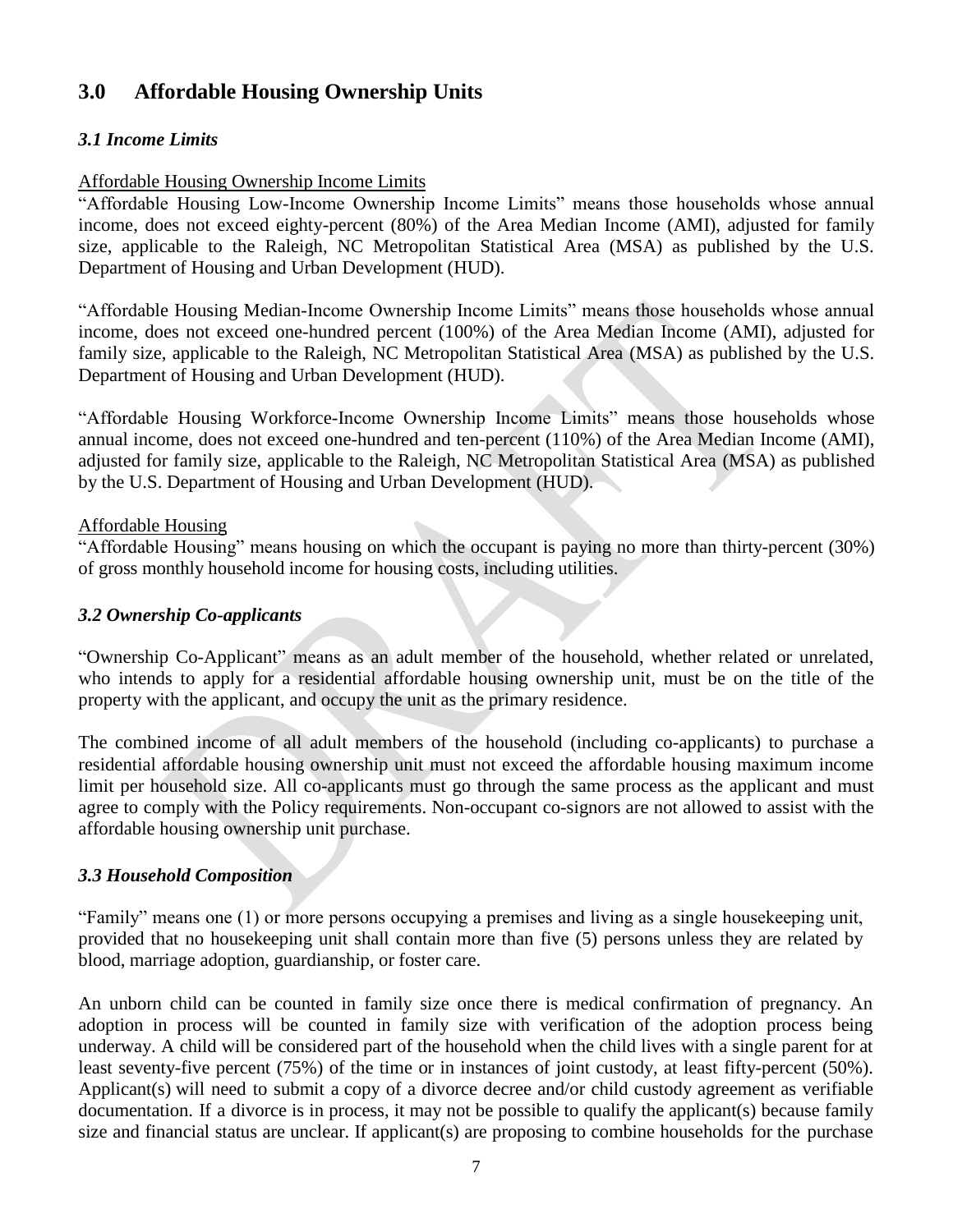of a residential affordable housing ownership unit, the combined household must still meet all Policy eligibility requirements including not exceeding the maximum affordable housing ownership income limits, per household size.

# <span id="page-8-0"></span>*3.4 Definition of First-time Homebuyer*

"First-Time Homebuyer" means a person who has not owned a home during the three (3) year period prior to the purchase of the residential affordable housing ownership unit. A mobile home not on a permanent foundation is not considered a "home" for the purpose of this section. A first-time homebuyer also includes a displaced homemaker. A displaced homemaker is an adult who has been legally separated from his or her spouse or domestic partner in the last three (3) years, has no current ownership interest in a home, and has not had an ownership interest in his or her primary residence during the past three (3) years, except with his or her spouse or domestic partner.

First-time homebuyer eligibility will be verified by reviewing the three (3) most recent consecutive years of signed and filed federal income tax returns for the applicant(s) household.

# <span id="page-8-1"></span>*3.5 Affordable Housing Ownership Resale Prices*

Affordable housing ownership unit resale prices, formulas and calculations will be determined by the restrictive covenant recorded against the property or lots. When a resale transaction occurs, either the property owner, property developer, or Town staff will assist the seller(s) and potential new buyer(s) with the resale transaction process.

# <span id="page-8-2"></span>*3.6 General Homeownership and For Sale Program Requirements*

At initial application and until the close of escrow, households may earn no more than eighty-percent (80%) of AMI for low-income, one-hundred percent (100%) of AMI for median-income and one-hundred and ten-percent (110%) of AMI for workforce-income (unless Town Council approved a different AMI percentage for the development), based upon household size. If closing takes place less than six (6) months after initial application, income recertification is not required. In addition, applicant(s) must meet debt-to-income ratios, loan-to-value (LTV) ratios, credit, asset, down payment and closing costs requirements as set forth by the licensed residential North Carolina lending institution the applicants are utilizing.

Town staff shall determine the initial qualifying household income based on the applicant(s) and lender documentation submitted to the Town for review. Town staff shall have the right to request documentation from the applicant(s) and lender to determine program and Policy eligibility not limited to:

- Mortgage Loan Application;
- Closing Costs Estimate;
- Income Documentation (i.e. paystubs, W2's, 1099, social security, disability, etc.);
- Three (3) Years Signed and Filed Income Tax Returns;
- Asset Documentation;
- Letter's of Explanation;
- Title Report;
- Closing Disclosure (HUD-1 Form);
- Earnest Money Deposit/Due Diligence;
- Lot Reservation Agreement;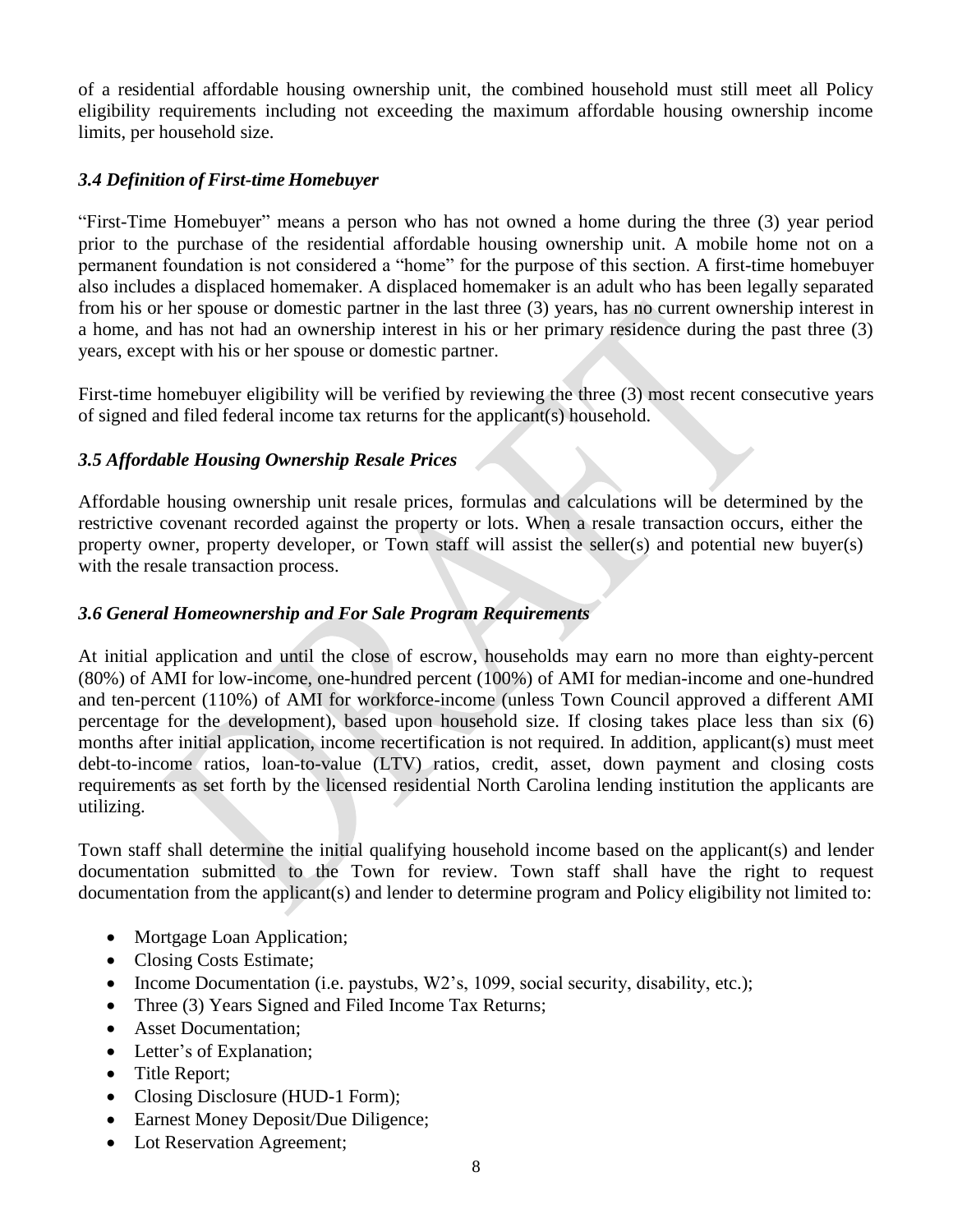- Purchase Agreement; and
- Other Documentation Necessary to Determine Eligibility

Town staff will review each application file and issue a written decision letter (i.e. approval, denial, request for additional information, etc.) notifying the applicant(s), lender and seller(s) if the applicant(s) qualify for the purchase of the affordable housing ownership unit prior to the applicant(s) entering into a fully executed lot or purchase agreement.

Initial qualifying household income must not exceed eighty-percent (80%) of AMI for low-income, onehundred percent (100%) of AMI for median-income and one-hundred and ten-percent (110%) of AMI for workforce-income (unless Town Council approved a different AMI percentage for the development). Applicant(s) must maintain income and lender required financing eligibility until the close of escrow. After the close of escrow and during the period of affordability, the qualifying household must continue to use the home as their principal residence. Household income will not be verified after the close of escrow and during the period of affordability; however, Town staff will monitor to ensure the home is being used as the principal residence of the qualifying household. Homeowner's will certify annually that the affordable housing ownership unit is the homeowner's principal residence. Affordable housing ownership units must remain affordable for the entire period of affordability as specified in the restrictive covenant recorded against the property.

#### <span id="page-9-0"></span>*3.7 Down Payment and Closing Costs*

Down payment and closing costs requirements are set forth by the licensed residential North Carolina lending institution the applicant(s) are utilizing for the purchase. Affordable housing ownership unit applicant(s) must be able to meet the lender's down payment and closing costs requirements.

#### <span id="page-9-1"></span>*3.8 Credit*

Credit and credit scoring requirements are set forth by the licensed residential North Carolina lending institution the applicant(s) are utilizing for the purchase. Affordable housing ownership unit applicant(s) must be able to meet the lender's credit requirements.

# <span id="page-9-2"></span>*3.9 Applicant Assets*

Asset requirements are set forth by the licensed residential North Carolina lending institution the applicant(s) are utilizing for the purchase. Affordable housing ownership unit applicant(s) must be able to meet the lender's asset requirements.

# <span id="page-9-3"></span>*3.10 Financing*

Prospective applicant(s) of affordable housing ownership units must seek and obtain their own primary mortgage financing in order to purchase an affordable housing ownership unit. There is no prearranged Town financing.

#### <span id="page-9-4"></span>*3.11 Loan Requirements*

The primary first mortgage loan must be a fully amortized thirty (30) year term fixed principal and interest loan. Interest only loans, negative amortization loans, adjustable rate loans and reverse mortgage loans are not permitted. In some cases, the primary thirty (30) year fixed principal and interest loan may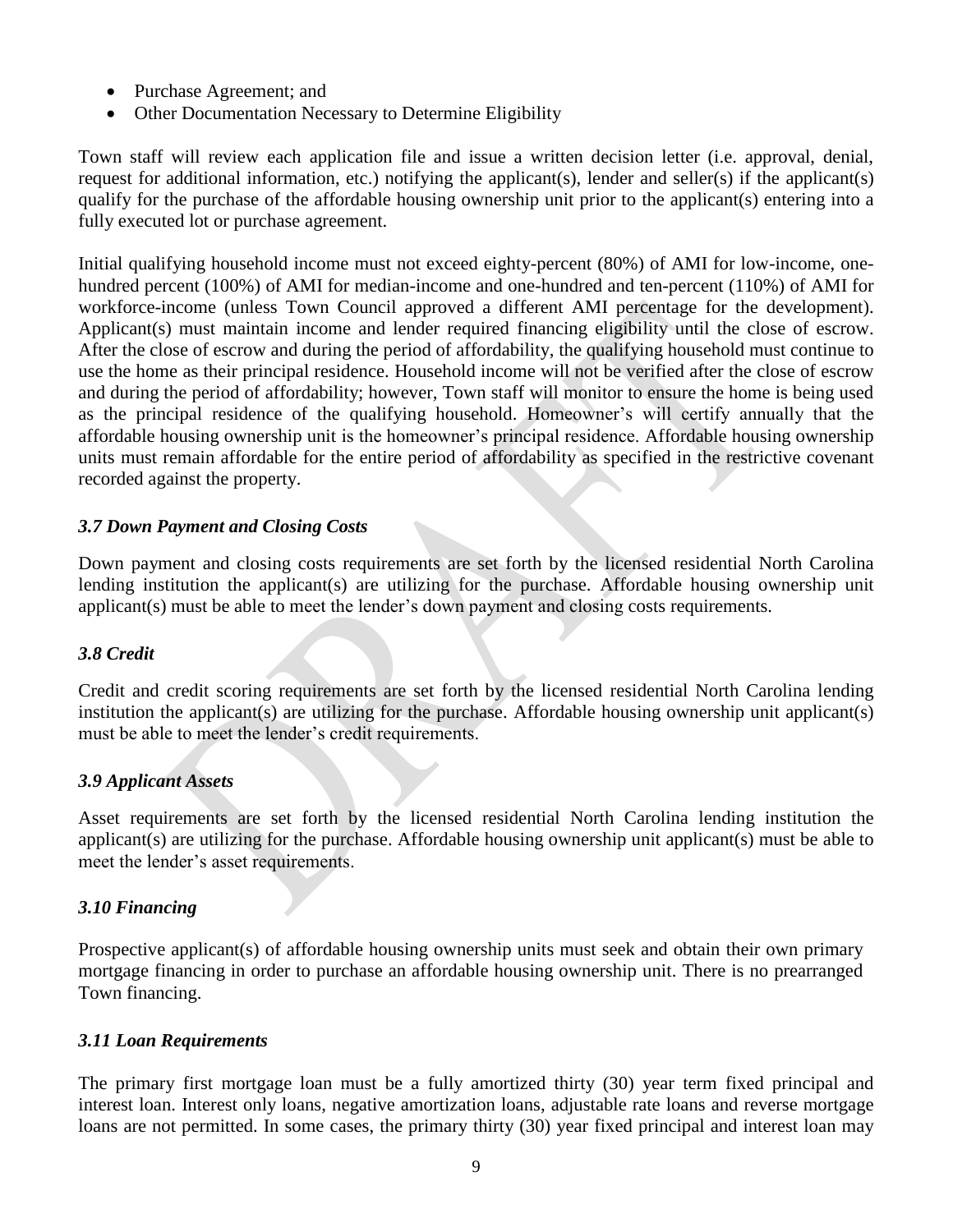be combined with down payment assistance, mortgage assistance or a community program second loan.

# <span id="page-10-0"></span>*3.12 Required Pre-Purchase Education*

After the applicant(s) have been pre-approved by the lender and Town staff to purchase the residential affordable housing ownership unit, but prior to entering into a fully executed lot or purchase agreement, the applicant(s) must complete a pre-purchase education workshop, training or course offered by a qualified HUD-approved agency. Once the applicant(s) complete the HUD-approved workshop, training or course, the applicant(s) must submit a certificate of completion to Town staff to sign off on this prepurchase condition.

# <span id="page-10-1"></span>*3.13 Documents for Completing Home Purchase*

The recorded restrictive covenant requires affordable homeowners to live in their home as their principal residence. The recorded restrictive covenant may also restrict the sales price at which the residential affordable housing ownership unit can be sold during the period of affordability. If the existing homeowner sells the residential affordable housing ownership unit above the restricted sales price, then the homeowner may be responsible for paying the difference between the restricted sales price and the actual sales price. In addition, the owners should notify the entity responsible for administering the affordable housing ownership unit and follow certain procedures prior to selling the home, upgrading the home or refinancing the home as outlined in the recorded restrictive covenant.

In some cases, the Town may also have a "first option to purchase" a residential affordable housing ownership unit at the restricted sales price whenever the owners decide to sell the home or if the owners violate any terms or conditions of the recorded restrictive covenant. The purpose of the recorded restrictive covenant is to make sure that the residential affordable housing ownership unit remains affordable over a specified period of time to other qualified households upon resale.

# <span id="page-10-2"></span>*3.14 Annual Occupancy Verification*

As a condition of purchasing a residential affordable housing ownership unit, the Town may have the right to request proof that that the affordable homeowner is still residing at the subject property address as their principal residence. The Town may request annually (see Exhibit  $A -$  Homeowner Certification) a copy of a property tax bill, mortgage statement, homeowner's insurance policy, utility bill, or other acceptable documentation to determine occupancy status and eligibility.

# <span id="page-10-3"></span>*3.15 Record Keeping and Retention*

The property owner or property developer must maintain a database of the following items upon each residential affordable housing ownership unit being sold within their development:

- Names of purchasers;
- Household size of purchasers;
- Date of purchase;
- AMI % of purchasers;
- Affordability period; and
- Affordable ownership initial sales price.

In addition, the Town will maintain files and a database of all residential affordable housing ownership units throughout the period of affordability for each development.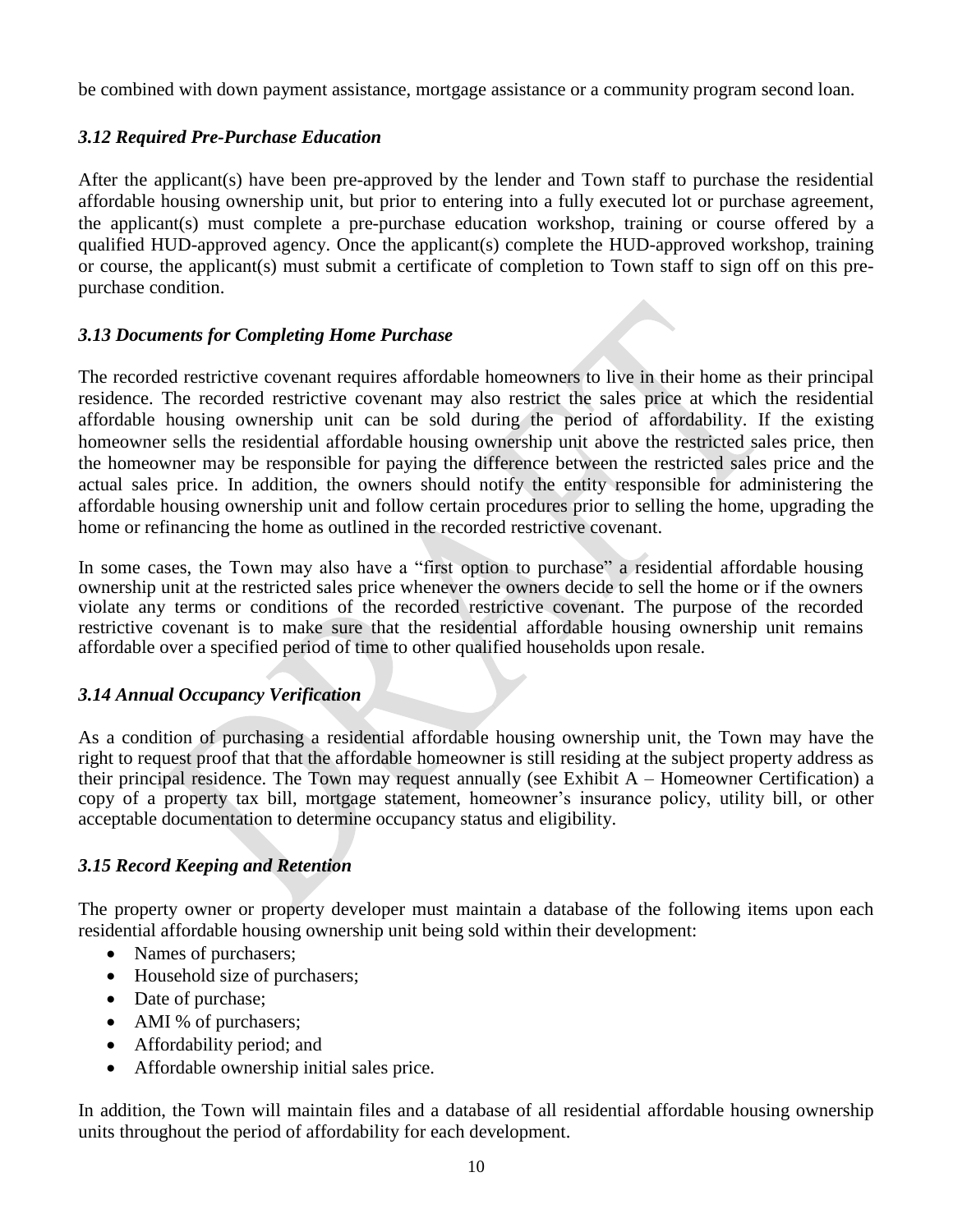# <span id="page-11-0"></span>*3.16 Term of Affordability*

Final affordability terms and conditions will be included in the following: (1) zoning condition as approved by Town Council, and (2) memorialized in a recorded restrictive covenant against the property and/or individual lots.

# <span id="page-11-1"></span>**4.0 Affordable Housing Rental Units**

#### <span id="page-11-2"></span>*4.1 Affordable Housing Income Limits, Rent Limits and Rent Costs for Rental Units*

#### Affordable Housing Rent Income Limits

"Affordable Housing Extremely Low-Income Rent Income Limit" means those households whose annual income, does not exceed thirty-percent (30%) of the Area Median Income (AMI), adjusted for family size, applicable to the Raleigh, NC Metropolitan Statistical Area (MSA) as published by the U.S. Department of Housing and Urban Development (HUD).

"Affordable Housing Very Low-Income Rent Income Limit" means those households whose annual income, does not exceed fifty-percent (50%) of the Area Median Income (AMI), adjusted for family size, applicable to the Raleigh, NC Metropolitan Statistical Area (MSA) as published by the U.S. Department of Housing and Urban Development (HUD).

"Affordable Housing Low-Income Rent Income Limit" means those households whose annual income, does not exceed seventy-percent (70%) of the Area Median Income (AMI), adjusted for family size, applicable to the Raleigh, NC Metropolitan Statistical Area (MSA) as published by the U.S. Department of Housing and Urban Development (HUD).

#### Affordable Housing:

"Affordable Housing" means housing on which the occupant is paying no more than thirty-percent (30%) of gross monthly household income for housing costs, including utilities.

#### Affordable Housing Rent Housing Costs:

Affordable housing as defined above provides a baseline definition on how much a household can spend as a percentage of their gross household income for housing. However, affordable housing has several distinct affordable income categories and AMI percentages based on industry standards and best practices. Thus, a more specific calculation is utilized to define affordable housing rent housing costs for extremely low-income, very low-income and low-income households as descried below.

"Affordable Housing Extremely Low-Income Rent Housing Costs" means a monthly rent, including utilities in the form of a utility allowance which does not exceed thirty-percent (30%) of thirty-percent (30%) of the Area Median Income (AMI), adjusted for family size, applicable to the Raleigh, NC Metropolitan Statistical Area (MSA) as published by the U.S. Department of Housing and Urban Development (HUD). Area Median Income (AMI) shall be adjusted for assumed household size based on unit size as follows: one person in a studio unit, two persons in a one-bedroom unit, three persons in a two-bedroom unit, four persons in a three-bedroom unit, five persons in a four-bedroom unit and six persons in a five-bedroom unit.

"Affordable Housing Very Low-Income Rent Housing Costs" means a monthly rent, including utilities in the form of a utility allowance which does not exceed thirty-percent (30%) of fifty-percent (50%) of the Area Median Income (AMI), adjusted for family size, applicable to the Raleigh, NC Metropolitan Statistical Area (MSA) as published by the U.S. Department of Housing and Urban Development (HUD).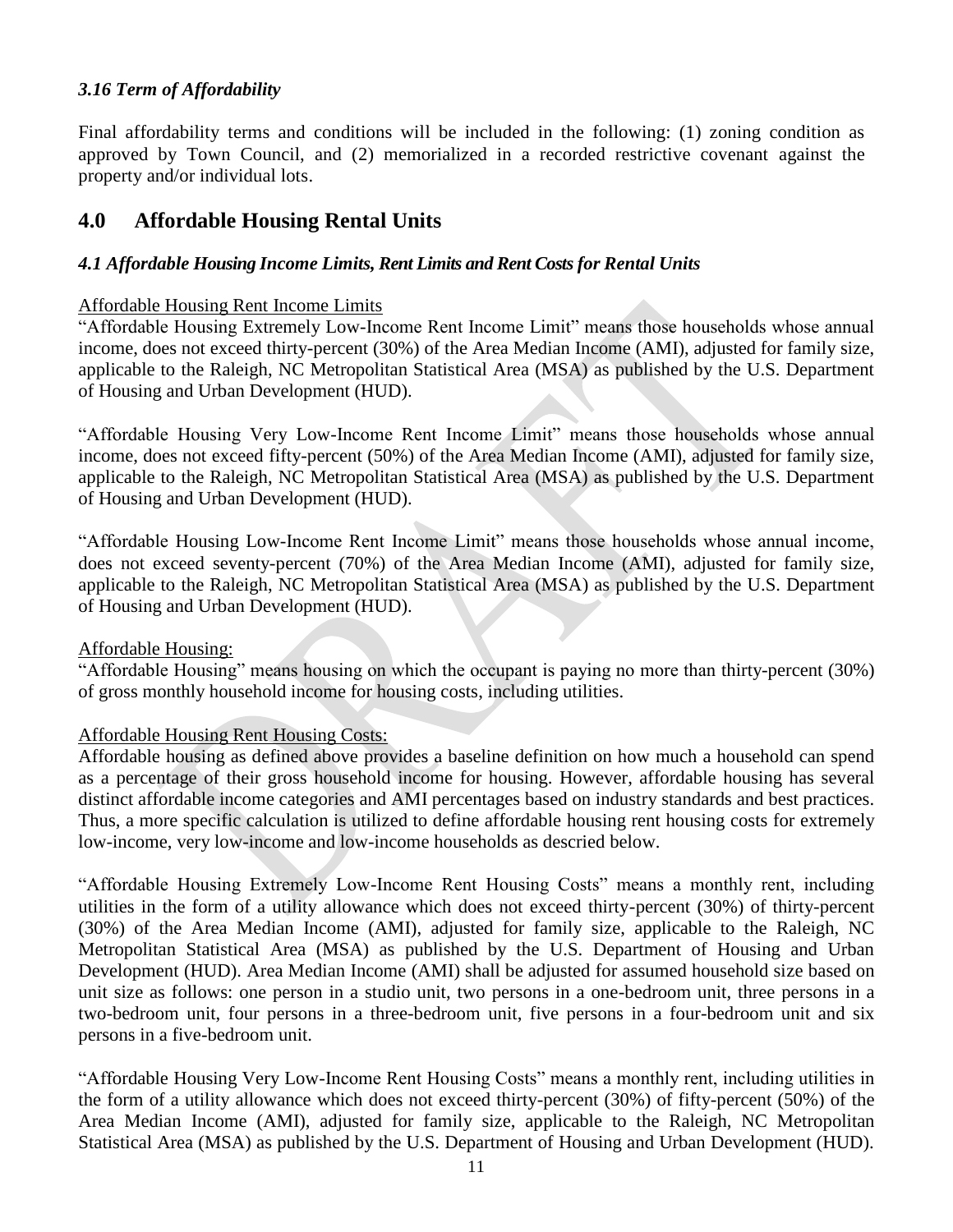Area Median Income (AMI) shall be adjusted for assumed household size based on unit size as follows: one person in a studio unit, two persons in a one-bedroom unit, three persons in a two-bedroom unit, four persons in a three-bedroom unit, five persons in a four-bedroom unit and six persons in a five-bedroom unit.

"Affordable Housing Low-Income Rent Housing Costs" means a monthly rent, including utilities in the form of a utility allowance which does not exceed thirty-percent (30%) of seventy-percent (70%) of the Area Median Income (AMI), adjusted for family size, applicable to the Raleigh, NC Metropolitan Statistical Area (MSA) as published by the U.S. Department of Housing and Urban Development (HUD). Area Median Income (AMI) shall be adjusted for assumed household size based on unit size as follows: one person in a studio unit, two persons in a one-bedroom unit, three persons in a two-bedroom unit, four persons in a three-bedroom unit, five persons in a four-bedroom unit and six persons in a five-bedroom unit.

#### Affordable Housing Rent Limits

"Affordable Housing Extremely Low-Income Rent Limit" means the affordable housing rent limits as published by the North Carolina Housing Finance Agency (NCHFA) Low-Income Housing Tax Credit (LIHTC) Multifamily Tax Subsidy Program (MTSP) for Raleigh, NC Metropolitan Statistical Area (MSA) which includes Wake County not to exceed thirty-percent (30%) Area Median Income (AMI) category based on unit size.

"Affordable Housing Very Low-Income Rent Limit" means the affordable housing rent limits as published by the North Carolina Housing Finance Agency (NCHFA) Low-Income Housing Tax Credit (LIHTC) Multifamily Tax Subsidy Program (MTSP) for Raleigh, NC Metropolitan Statistical Area (MSA) which includes Wake County not to exceed fifty-percent (50%) Area Median Income (AMI) category based on unit size.

"Affordable Housing Very Low-Income Rent Limit" means the affordable housing rent limits as published by the North Carolina Housing Finance Agency (NCHFA) Low-Income Housing Tax Credit (LIHTC) Multifamily Tax Subsidy Program (MTSP) for Raleigh, NC Metropolitan Statistical Area (MSA) which includes Wake County not to exceed seventy-percent (70%) Area Median Income (AMI) category based on unit size.

"Utility Allowance" means utility allowances and utility allowance schedule as published by the U.S. Department of Housing and Urban Development (HUD) and Wake County Housing Authority.

Utility allowances (if applicable) shall be deducted from the maximum monthly affordable rents for those utilities paid by the tenant(s).

# <span id="page-12-0"></span>*4.2 Renter Co-applicants*

"Renter Co-Applicant" means as an adult member of the household, whether related or unrelated, who intends to apply for a residential affordable housing rental unit and occupy the unit as the primary residence.

The combined income of all adult members of the household (including co-applicants) to rent an affordable housing unit must not exceed the maximum income limit per household size. All co-applicants must go through the same process as the applicant and must agree to comply with the Policy requirements. Non-occupant co-signers are not allowed to assist with affordable housing rental units.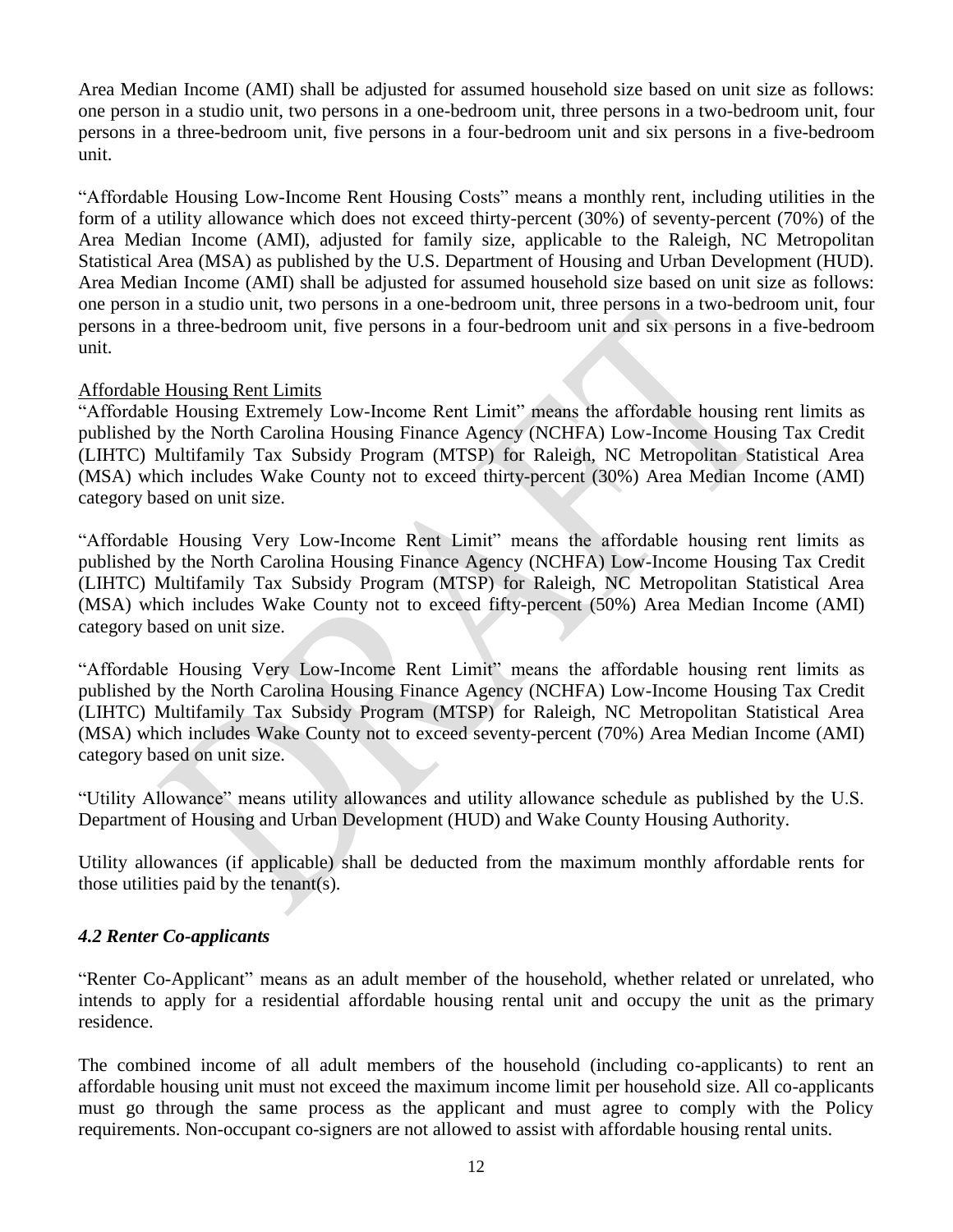#### <span id="page-13-0"></span>*4.3 Household Composition*

"Family" means one (1) or more persons occupying a premises and living as a single housekeeping unit, provided that no housekeeping unit shall contain more than five (5) persons unless they are related by blood, marriage adoption, guardianship, or foster care.

An unborn child can be counted in family size once there is medical confirmation of pregnancy. An adoption in process will be counted in family size with verification of the adoption process being underway. A child will be considered part of the household when the child lives with a single parent for at least seventy-five percent (75%) of the time or in instances of joint custody, at least fifty-percent (50%). Applicant(s) will need to submit a copy of a divorce decree and/or child custody agreement as verifiable documentation. If a divorce is in process, it may not be possible to qualify the applicant(s) because family size and financial status are unclear. If applicant(s) are proposing to combine households for the purchase of a residential affordable housing ownership unit, the combined household must still meet all Policy eligibility requirements including not exceeding the maximum affordable housing ownership income limits, per household size.

# <span id="page-13-1"></span>*4.4 Application, Deposit and Other Fees*

Applicant(s) application fees, minimum deposit requirements and other property fees (i.e. utilities, parking, etc.) are set forth by the property owner, property developer, or property management company for the development. The property owner, property developer, or property management company will notify Town staff of the application fees, minimum deposit requirements, and other property fees (i.e. utilities, parking, etc.) for each development in advance of the interest list and/or waiting list process.

#### <span id="page-13-2"></span>*4.5 Credit*

Applicant(s) credit and credit scoring requirements are set forth by the property owner, property developer, or property management company for the development. The property owner, property developer, or property management company will notify Town staff of the applicant(s) credit requirements for each development in advance of the interest list and/or waiting list process.

#### <span id="page-13-3"></span>*4.6 Minimum Income Standards*

In some cases, the property owner, property developer, or property management company sets forth minimum income standards for the development such as the applicant(s) gross monthly income must be at least two times (2x) or three times (3x) the gross monthly rent for the unit. Minimum income standards should not be set too high for the residential affordable housing rental units by the property owner, property developer, or property management company as to where the affordable applicant(s) who meet the affordable household income limits for the unit will not qualify.

# <span id="page-13-4"></span>*4.7 Applicant Assets*

Applicant(s) minimum or maximum asset requirements are set forth by the property owner, property developer, or property management company for the development. The property owner, property developer, or property management company will notify Town staff of the applicant(s) asset requirements for each development in advance of the interest list and/or waiting list process.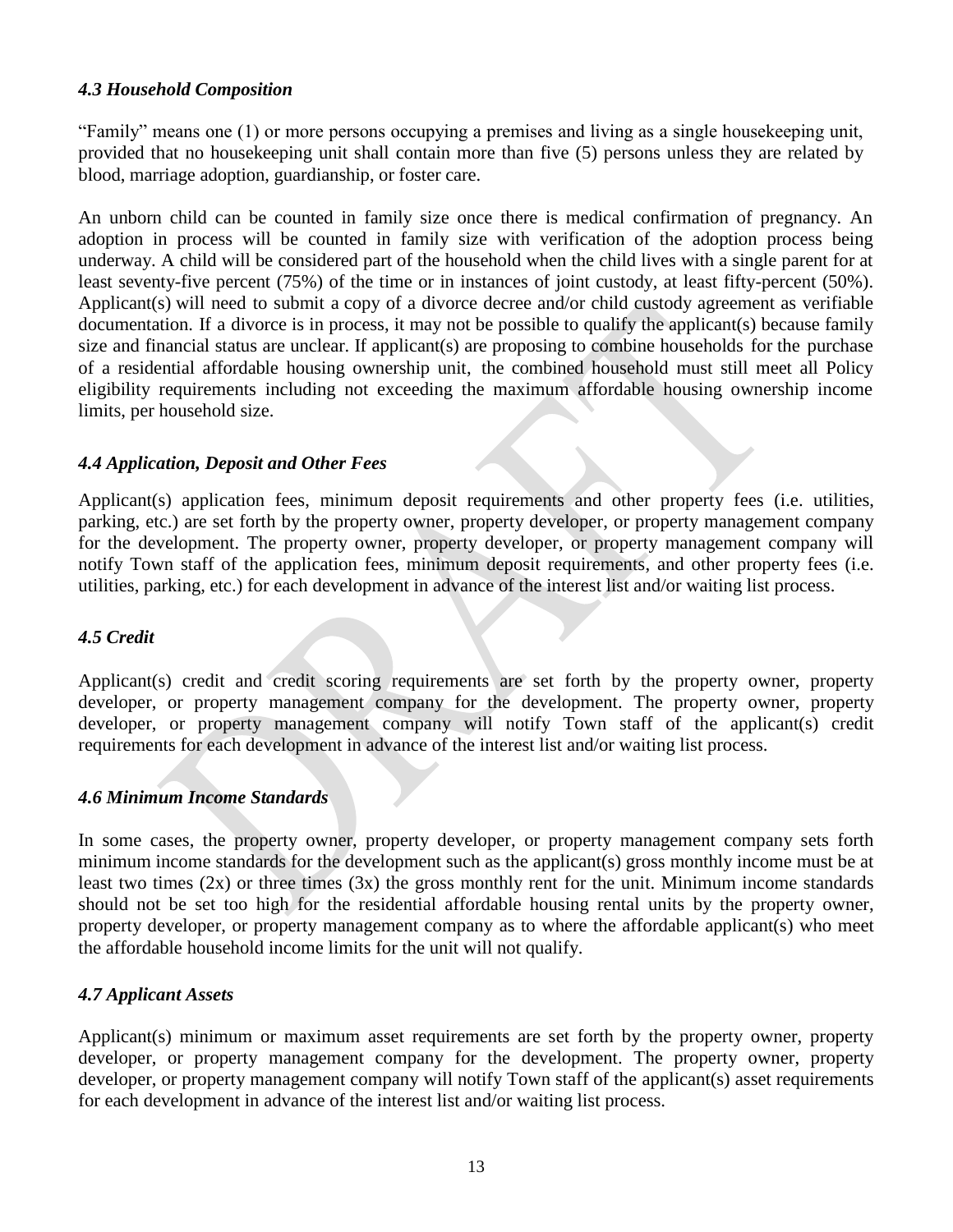#### <span id="page-14-0"></span>*4.8 Owning Property*

Applicant(s) cannot own a home or be on title of a property in order to lease an affordable housing rental unit.

#### <span id="page-14-1"></span>*4.9 Occupancy Conditions*

Applicant(s) who are offered and accept a residential affordable housing rental unit and become tenant(s) must occupy the residential affordable housing rental unit as their principal residence during the entire term of the lease or rental agreement. If additional occupants (roommate, family member, etc.) who were not originally on the lease agreement for the residential affordable housing rental unit reside in the residential affordable housing rental unit for a period long enough to meet the definition of tenant(s) under North Carolina law, they will be considered part of the existing household. In such cases, the tenant(s) must notify the property owner, property developer, or property management company of the household status change, and the entire household (including new occupants) will be reevaluated to determine eligibility, including household income requirements. If the tenant(s) fail to receive approval from the property owner, property developer, or property management company for any changes in occupancy or if the tenant(s) sublease the property, the tenant(s) household will no longer be eligible to occupy the residential affordable housing rental unit.

# <span id="page-14-2"></span>*4.10 Initial Lease-Up, Over-Income and Eligible Households*

Initial qualifying household income must not exceed thirty-percent (30%) of AMI for extremely-low income, fifty-percent (50%) of AMI for very low-income, and seventy-percent (70%) of AMI for lowincome (unless Town Council approved a different AMI percentage for the development), based upon the household size. At subsequent lease renewals or annual income recertifications, income will be verified by the property owner, property developer, or property management company.

From time to time, affordable tenant(s) household income may increase above the initial qualifying household income AMI percentage category due to several factors within their tenancy term. In order to reduce displacement of potential over-income affordable tenant(s), an AMI percentage increase variance up to the next affordable AMI percentage category will be allowed in which the affordable tenant(s) can remain in the unit at the next higher AMI percentage category and the affordable housing rental unit will still be deemed compliant under the following conditions as outlined in Table 2.

<span id="page-14-3"></span>

| 1 WU VU 2                                                  |                                                                      |                                         |  |  |  |  |  |
|------------------------------------------------------------|----------------------------------------------------------------------|-----------------------------------------|--|--|--|--|--|
| <b>Initial Qualifying</b><br><b>Tenant Household AMI %</b> | <b>Adjusted Qualifying Variance</b><br><b>Tenant Household AMI %</b> | Over-Income<br>Tenant Household AMI (%) |  |  |  |  |  |
| <b>Extremely Low-Income</b><br>Up to 30% AMI               | Very Low-Income<br>Up to 50% AMI                                     | Greater than 51% AMI                    |  |  |  |  |  |
| Very Low-Income<br>Up to 50% AMI                           | Low-Income<br>Up to 70% AMI                                          | Greater than 71% AMI                    |  |  |  |  |  |
| Low-Income<br>Up to 70% AMI                                | Low-Income<br>Up to 80% AMI                                          | Greater than 81% AMI                    |  |  |  |  |  |

*Table 2 – Maximum Tenant AMI % Income Variance*

\*Based on U.S. Department of Housing and Urban Development (HUD) Raleigh, NC Metropolitan Statistical Area (MSA) Area Median Income (AMI) published income limits.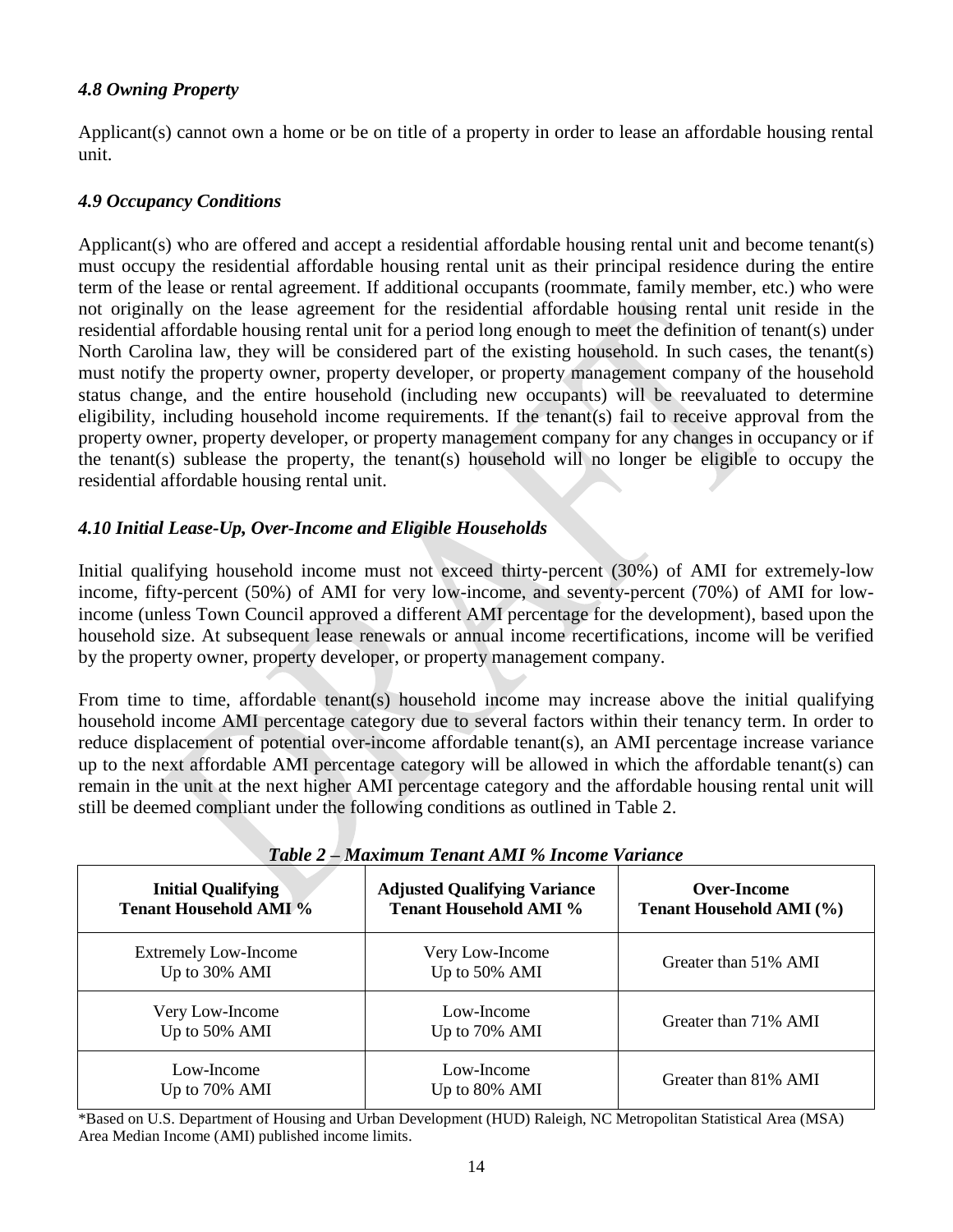Tenant(s) whose household income exceeds the over-income AMI percentage category as shown in Table 2, will no longer be counted as affordable tenant(s), nor will the unit be counted as an affordable housing rental unit per the affordability requirement. Because the over-income tenant(s) household no longer satisfies the affordability requirement, the property owner, property developer or property management company, will lease the next available comparable unit to eligible tenant(s) within the original initial qualifying AMI percentage category (up to 30% of AMI – Extremely Low-Income, up to 50% of AMI – Very Low-Income, up to 70% of AMI – Low-Income) in order to be counted as an affordable housing rental unit. The property owner, property developer or property management company may offer the overincome tenant(s) a chance to remain in the unit or a different unit located within the same development at a different rent level at their discretion. The over-income tenant(s) may also request to get back on the developments waiting list and if an affordable housing rental unit is available at a future date and time, they may be provided an opportunity to lease an affordable housing rental unit should they still qualify within one of the appropriate AMI percentage categories.

During the entire term of affordability and prior to executing a lease agreement, the property owner, property developer, or property management company shall obtain documentation of the current household income for all prospective applicant(s) who request to lease a residential affordable housing rental unit within the development. The property owner, property developer, or property management company shall determine the annualized gross household income for the residential affordable housing rental unit tenant(s) based on the information presented and shall have the tenant(s) certify that determination prior to lease execution as part of the tenant(s) income certification process.

# <span id="page-15-0"></span>*4.11 Annual Rent Adjustments*

Affordable housing rent limits (increases or decreases) will be adjusted annually for the AMI percentage affordable income category (up to 30% of AMI – Extremely Low-Income, up to 50% of AMI – Very Low-Income, up to 70% of AMI – Low-Income) based on the most recently published North Carolina Housing Finance Agency (NCHFA) Low-Income Housing Tax Credit (LIHTC) Multifamily Tax Subsidy Program (MTSP) for Raleigh, NC Metropolitan Statistical Area (MSA) which includes Wake County. The property owner, property developer, or property management company shall notify tenant(s) of the new proposed affordable rent limits in accordance with the noticing requirements of North Carolina law. Rent limit changes (increases or decreases) can only be applied to leases signed or renewed after the published HUD effective date.

# <span id="page-15-1"></span>*4.12 Ongoing Compliance Requirements and Monitoring*

# *Annual Tenant Certification*

Tenant(s) household income must be recertified annually during the period of affordability. Tenant(s) must be given an initial notice of annual certification ninety (90) days prior to the end of the lease term. If the tenant(s) do not complete the certification within thirty (30) days of the initial certification notice, a second notice must be sent. If the tenant(s) do not comply within thirty  $(30)$  days of the second notice, a final notice must be sent giving the tenant(s) thirty (30) days notice that they no longer qualify for the affordable housing rental unit due to the failure to complete the annual certification. At this point, the property owner, property developer, or property management company has the discretion to request that the tenant(s) vacate the unit or to allow the tenant(s) to remain in the unit. However, if the tenant(s) remain in the unit without the completing the certification, the unit can no longer be considered an affordable housing rental unit.

The property owner, property developer, or property management company shall maintain complete and accurate records pertaining to the tenant(s) income certification for each residential affordable housing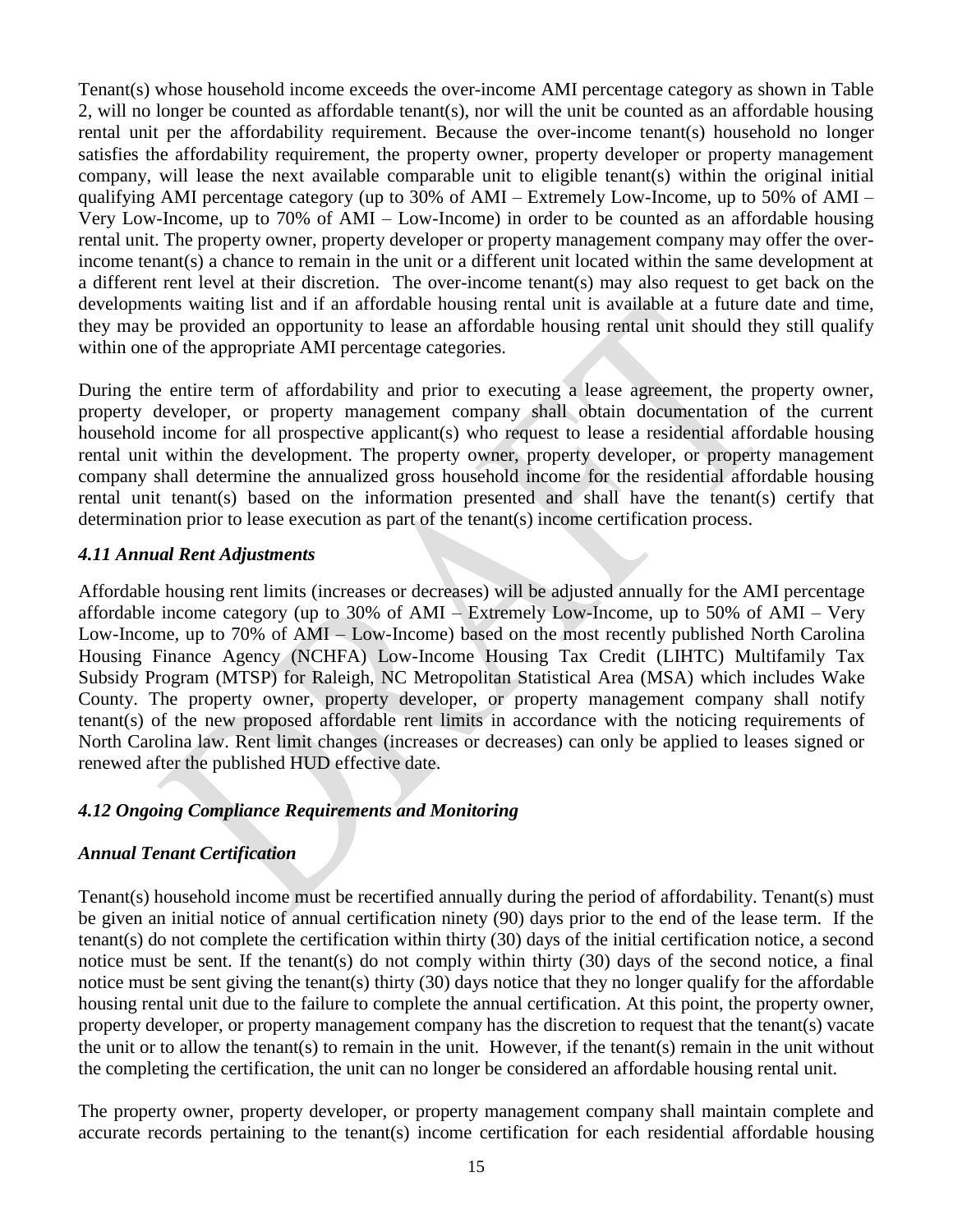rental unit within the development. Upon a thirty (30) days notice, the property owner, property developer, or property management company shall permit any duly authorized Town representative to inspect such records.

# *Property Owner Annual Certification*

Annually, throughout the period of affordability, the property owner, property developer, or property management company must submit a rent roll for the property's residential affordable housing rental units and certify contract compliance to the Town. In addition, the property owner, property developer, or property management company must certify the following requirements for the twelve (12) month period prior to the submission date:

- The property is meeting the affordability requirement;
- At annual recertification, the property owner, property developer, or property management company has completed a tenant(s) income certification for each residential affordable housing rental unit;
- All residential affordable housing rental unit leases shall be for twelve (12) month terms;
- No tenant(s) in residential affordable housing rental units were evicted or had their tenancies terminated other than for breach of lease;
- All residential affordable housing rental units are made available in accordable with local, State, and federal Fair Housing laws;
- No finding or charges of discrimination has occurred by local, State, or federal officials;
- All residential affordable housing rental units are suitable for occupancy, taking into consideration local and state health safety, minimum housing codes and building codes (or other habitability standards);
- There are no notices of violation issued by the Town; and
- There has been no unreported change in the ownership or management of the property.

# *Compliance Monitoring*

The property owner, property developer, or property management company may maintain tenant(s) records utilizing their own industry standard forms. The forms shall document the record of qualifying household income compliance for each affordable housing rental unit.

Compliance monitoring by Town staff shall include, but is not limited to, a review of: (1) at least twentypercent (20%) of the residential affordable housing rental units, including the tenant(s) income certification, and (2) an inspection of the general physical condition of the residential affordable housing rental units within the development. The property owner, property developer, or property management company will receive a written notice from Town staff at least thirty (30) calendar days in advance of any planned on-site monitoring visits. The property owner, property developer, or property management company shall have the following documentation available at the on-site monitoring visit: (1) current rent roll for the residential affordable housing rental units, (2) tenant income certifications, and (3) complete tenant files for the residential affordable housing rental units.

Town staff may elect to do a review of one-hundred percent (100%) of files for the residential affordable housing rental units for the first two (2) years of the affordability period and/or the first two (2) years after a property has changed ownership or property management. If during those two (2) years the development has satisfactory performance (no findings or repeated concerns are noted), Town staff may elect to conduct a desk audit review of only twenty-percent (20%) of the residential affordable housing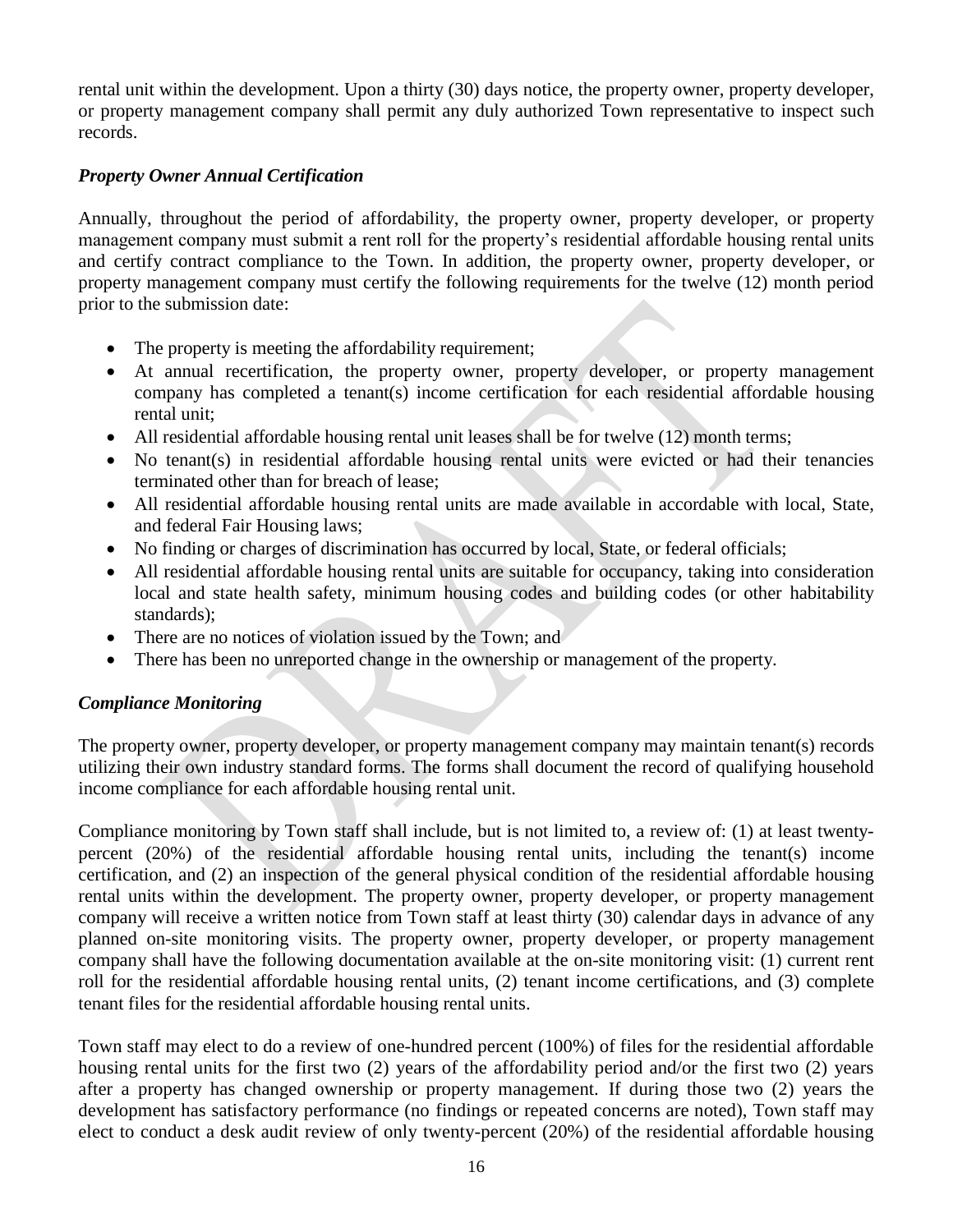rental unit files. If findings or repeated concerns are found in the first two (2) years, Town staff may continue auditing one-hundred percent (100%) of the residential affordable housing rental unit files until satisfactory performance is obtained. Town staff reserves the right to perform audits more frequently if complaints are received regarding the development. Town staff will specify in the compliance monitoring notice the list of affordable housing rental units selected for file review and physical inspection. During a physical inspection, Town staff will be ensuring the residential affordable housing rental units are being maintained in a decent, safe, and sanitary condition in accordance with HUD's Housing Choice Voucher (HCV) Program regulations per 24 CFR Part 982 which sets forth basic Housing Quality Standards (HQS).

# <span id="page-17-0"></span>*4.13 Terms of Tenancy*

Affordable housing rental unit tenant(s) will be subject to the same conditions of tenancy as other market-rate tenant(s) within the same development, except for terms relating to occupancy, income eligibility, annual recertification, and limits on rents. The initial affordable lease term shall be for one year.

#### <span id="page-17-1"></span>*4.14 Owner/Manager Certification*

Prior to the rental of the first residential affordable housing rental unit within the development, the property owner, property developer, or property management company will sign a certification of receipt of the Policy Administration Manual as outlined in Exhibit B – Rental Development Certification.

# <span id="page-17-2"></span>*4.15 Affordability Term*

The affordability term will be included in the following: (1) zoning condition as approved by Town Council, and (2) memorialized in a recorded restrictive covenant against the property.

#### <span id="page-17-3"></span>*4.16 Record Keeping and Retention*

The property owner, property developer, or property management company must keep the following records for the development for each year during the period of affordability.

- The total number of residential affordable housing rental units in the development;
- The number of occupants in each residential affordable housing rental unit;
- The dollar amount rent being charged for each residential affordable housing rental unit as well as any additional dollar amount charges (i.e. utilities, parking, etc.). Documentation must include tenant ledgers and leases for the affordable housing rental units;
- Affordable housing rental unit vacancies in the development and documentation that shows when each of the next available units were rented; and
- Documentation of each of the tenant(s) income certification, tenant(s) application and all other application supporting documents.

All residential affordable housing rental unit tenant(s) files must be retained for a minimum of five (5) years after the tenant(s) vacates the unit or no longer qualify for the unit. Files should be stored to maintain the confidentiality of tenant information.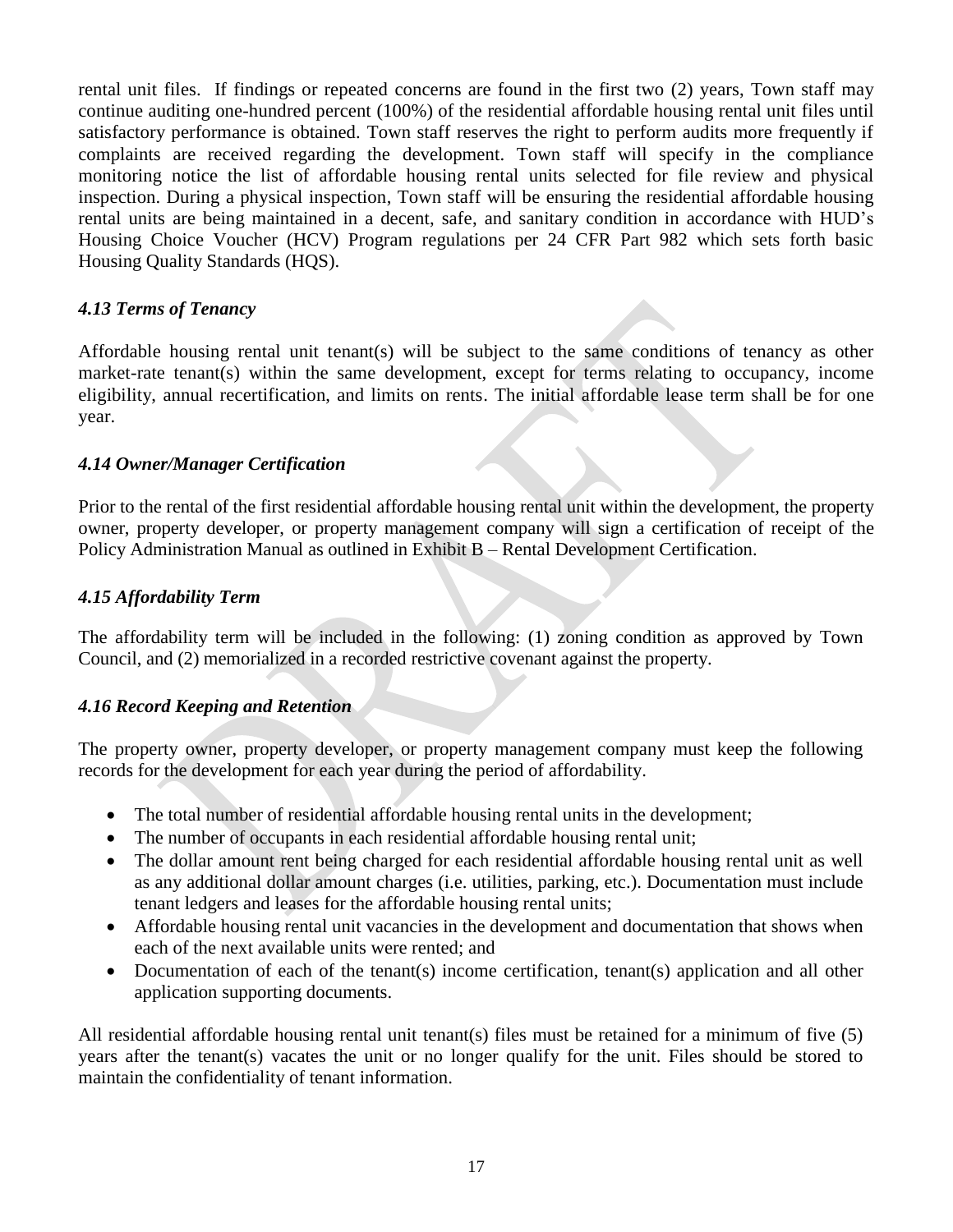# <span id="page-18-0"></span>**5.0 Appeal Process**

A property owner, property developer, property management company, applicant(s), and tenant(s) may appeal a decision made under this Policy. The appeal must first be submitted in writing to the Town's Attorney Office. The Town's Attorney Office will review and determine if a final decision can be decided internally. If the Town's Attorney Office concludes a final decision cannot be decided internally, they will recommend that the appeal be submitted directly to the North Carolina Court of Appeals for review and a final decision. All decisions made by either the Town's Attorney Office or North Carolina Court of Appeals will be considered final.

# <span id="page-18-1"></span>**6.0 Authority**

The Town Manager or designee is authorized to sign all documents on behalf of the Town that implement this Policy.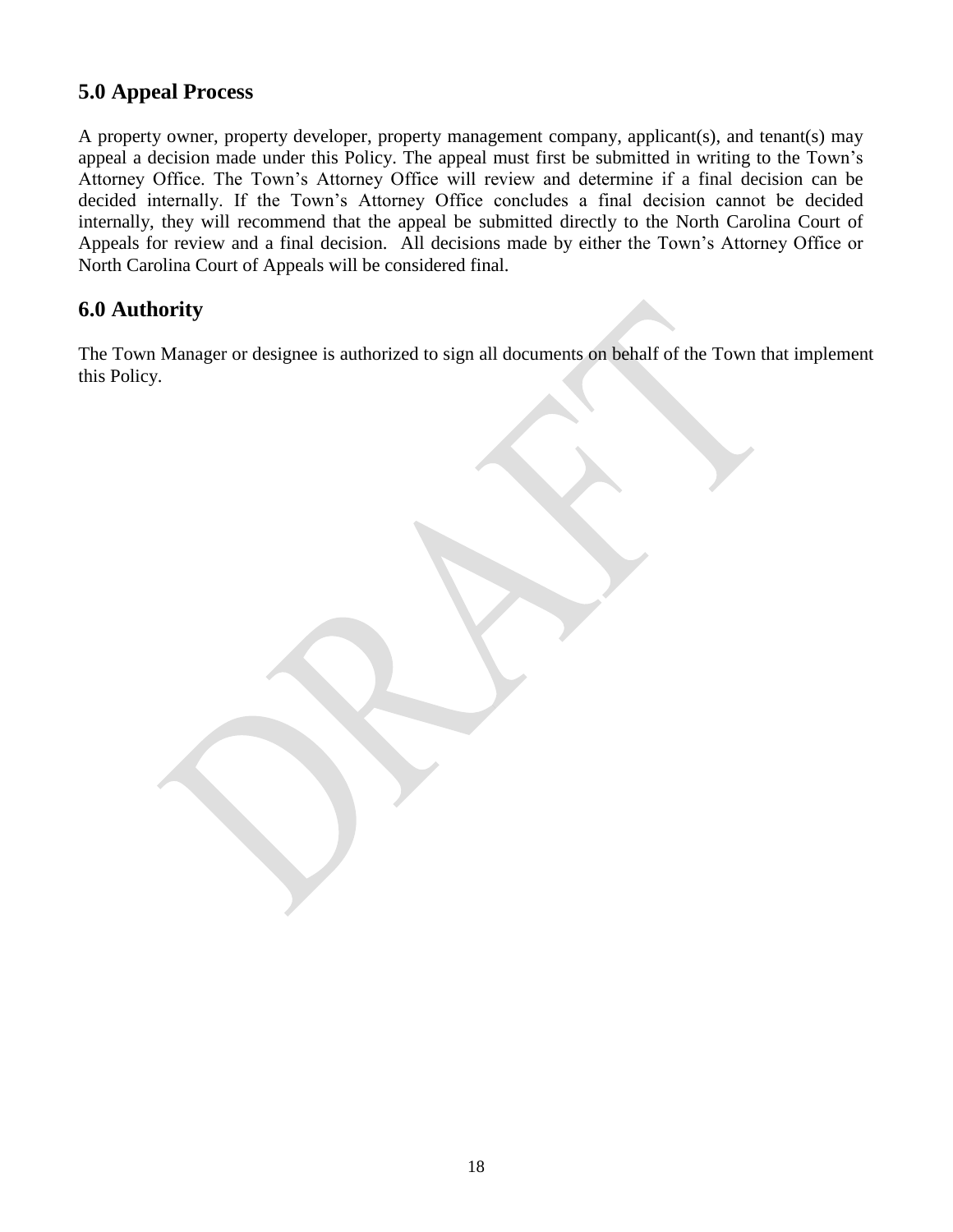# **Exhibit A – Homeowner Certification**

<span id="page-19-0"></span>The following criteria below outlines the residential affordable housing ownership unit requirements per the Town's Affordable Housing Incentive Zoning Policy.

- 1. The restriction affordability period will be included in the restrictive covenant recorded against the property.
- 2. The home may only be sold at an affordable housing ownership unit sales price per the restrictive recorded covenant to an income qualifying household and may not be sold at a full market-rate sales price/appraised value during the affordability period.
- 3. Cash-out refinances and Home Equity Line of Credit's (HELOCs) are not allowed.
- 4. I must contact the Town of Apex before refinancing, selling, or upgrading the property to determine eligibility. Any refinance, sale, or proposed property upgrade must be approved by the Town in advance.
- 5. I must live in the home as my primary principal residence and the Town has the right to annually request proof of documentation (i.e. mortgage statement, property tax bill, utility statement, etc.).
- 6. I have received, read, and understand the recorded restrictive covenant that will be recorded against the subject property.

| <b>Signature of Applicant</b> |                                  |  |
|-------------------------------|----------------------------------|--|
| <b>Print Name</b>             |                                  |  |
| Dated:                        |                                  |  |
|                               | <b>Signature of Co-Applicant</b> |  |
| <b>Print Name</b>             |                                  |  |

Dated:\_\_\_\_\_\_\_\_\_\_\_\_\_\_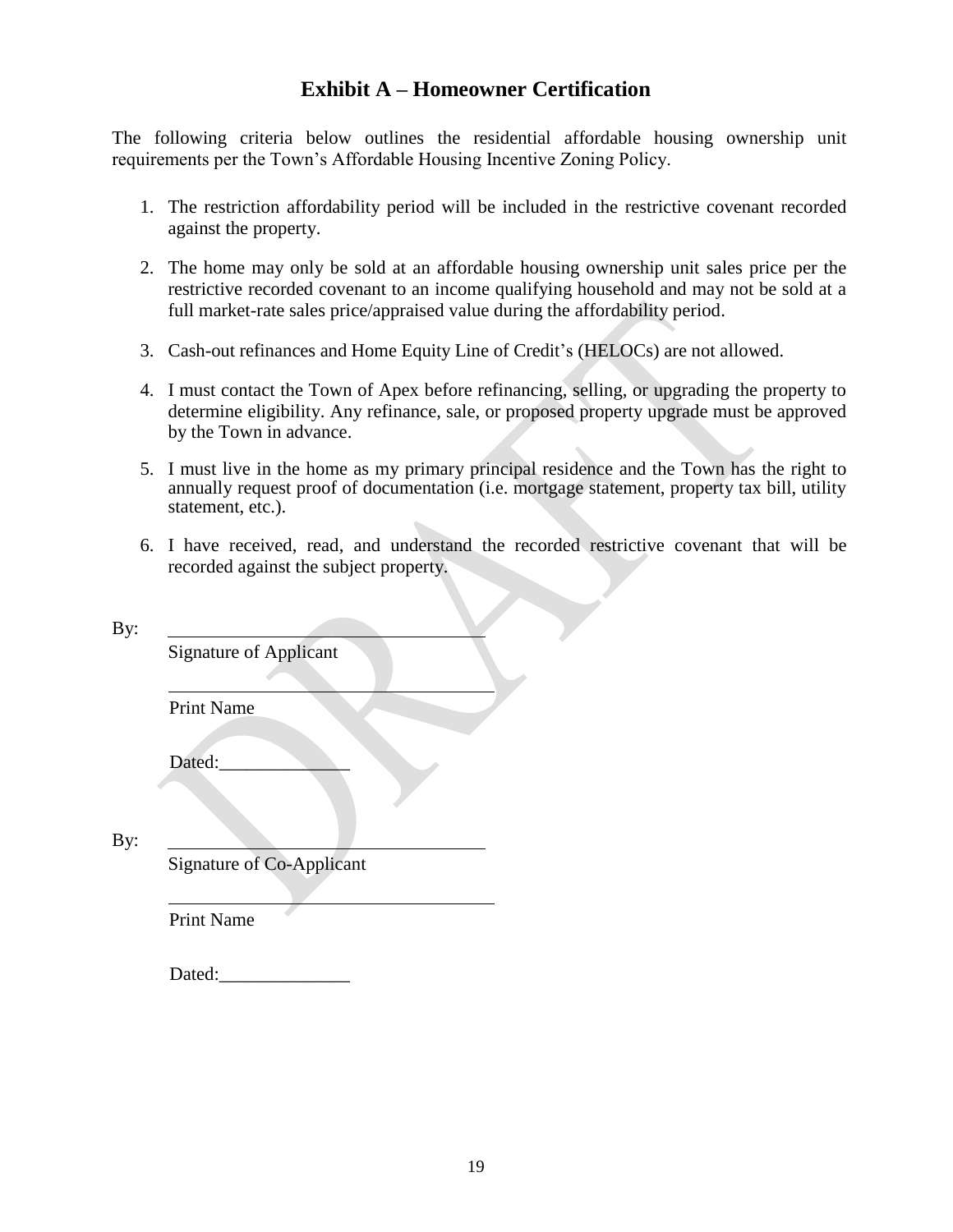# **Exhibit B – Rental Development Certification**

<span id="page-20-0"></span>The undersigned has received a copy of the Town of Apex Affordable Housing Incentive Zoning Policy Administration Manual (Administration Manual) regarding the Town of Apex Affordable Housing Incentive Zoning Policy (Policy) and has read and agrees to comply with the Town's Policy requirements as described in the Administration Manual.

Name of Development:

| Development Subject Property Address:                                     |            |  |  |  |
|---------------------------------------------------------------------------|------------|--|--|--|
| Name of Property Owner(s) or Authorized Representative(s):                |            |  |  |  |
| Signature of Property Owner(s) or Authorized Representative(s):           |            |  |  |  |
|                                                                           | Signature: |  |  |  |
| Date: $\qquad \qquad$                                                     |            |  |  |  |
| Name of Property Management Company or Authorized Representative(s):      |            |  |  |  |
| Signature of Property Management Company or Authorized Representative(s): |            |  |  |  |
| Signature:                                                                |            |  |  |  |
| Date: $\qquad \qquad$                                                     | Date:      |  |  |  |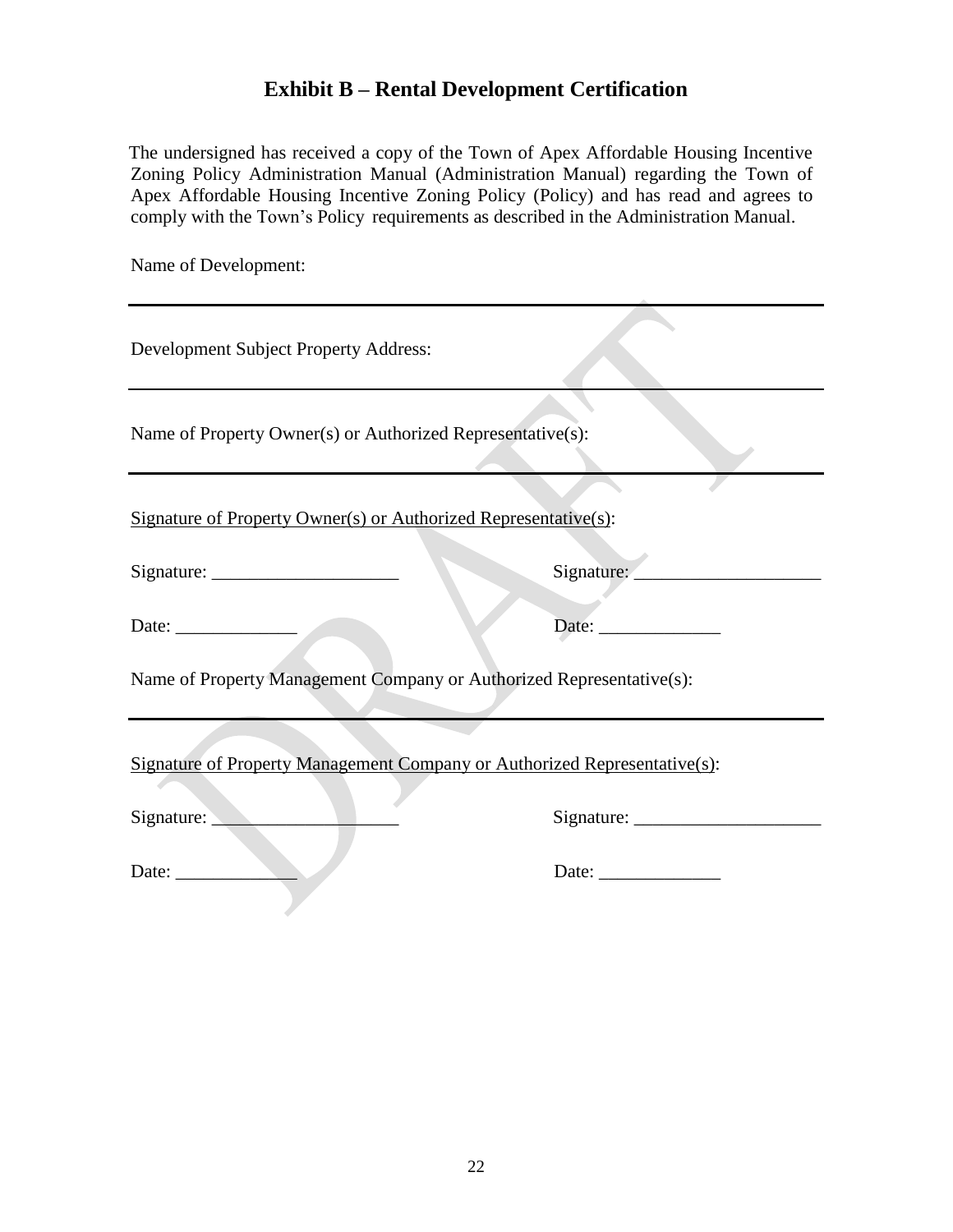# **Exhibit C – Administration Manual Definitions**

<span id="page-21-0"></span>"Annual Recertification Effective Date" means, for annual recertification, the effective date is the original date the household income determination was completed and signed.

"Affordability Commitment" means the percentage or number of residential affordable housing units or lots committed to the development.

"Affordable Housing" means housing on which the occupant is paying no more than thirtypercent (30%) of gross monthly household income for housing costs, including utilities.

"Affordable Housing Incentive Zoning Policy" means a set of minimum Town recommendations, applicability standards and incentive options for applicants to consider in exchange for providing residential affordable housing units or lots within a development as part of the rezoning and Planned Unit Development (PUD) approval process.

"Affordable Housing Incentive Zoning Policy Administration Manual" means a manual which details policies and procedures for the on-going administration of residential affordable housing units or lots generated through the Affordable Housing Incentive Zoning Policy.

"Affordable Housing Proposal" means a document submitted by an applicant as part of the rezoning application for the development which stipulates the affordable housing criteria as specified in the Affordable Housing Incentive Zoning Policy Procedures Manual for the residential affordable housing units or lots in order to assure compliance with the Affordable Housing Incentive Zoning Policy.

"Affordable Housing Incentive Zoning Procedural Manual" means a manual which details applicability and procedures for residential affordable housing units or lots generated through the Affordable Housing Incentive Zoning Policy.

"Affordable Housing Unit" means a residential dwelling unit or lot that meets the definition of a residential affordable housing unit or lot as detailed in the Affordable Housing Incentive Zoning Policy Procedures Manual and Affordable Housing Incentive Zoning Policy Administration Manual through the Affordable Housing Incentive Zoning Policy.

"Affordable Housing Extremely Low-Income Rent Income Limit" means those households whose annual income does not exceed thirty-percent (30%) of the Area Median Income (AMI), adjusted for family size, applicable to the Raleigh, NC Metropolitan Statistical Area (MSA) as published by the U.S. Department of Housing and Urban Development (HUD).

"Affordable Housing Very Low-Income Rent Income Limit" means those households whose annual income, does not exceed fifty-percent (50%) of the Area Median Income (AMI), adjusted for family size, applicable to the Raleigh, NC Metropolitan Statistical Area (MSA) as published by the U.S. Department of Housing and Urban Development (HUD).

"Affordable Housing Low-Income Rent Income Limit" means those households whose annual income, does not exceed seventy-percent (70%) of the Area Median Income (AMI), adjusted for family size, applicable to the Raleigh, NC Metropolitan Statistical Area (MSA)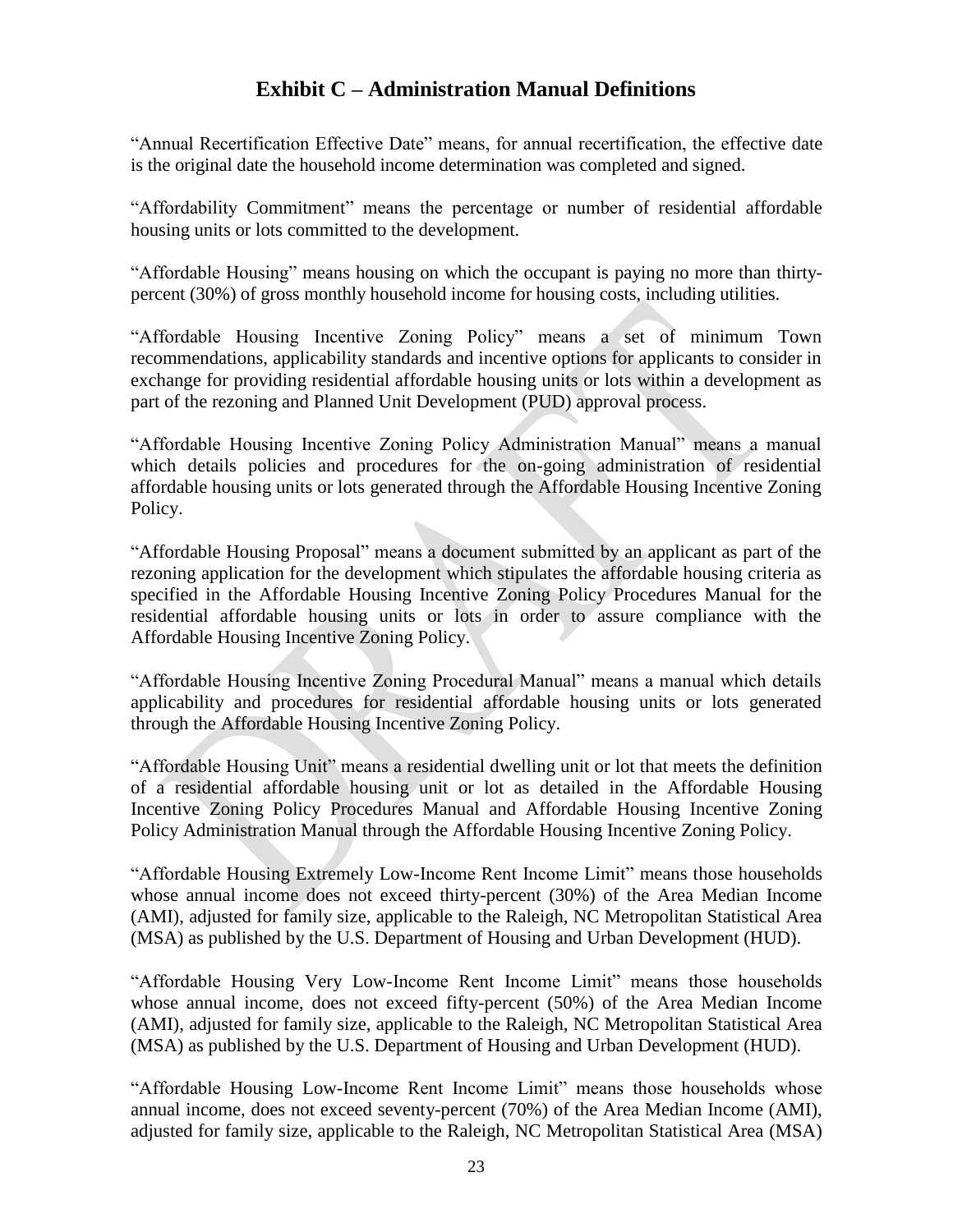as published by the U.S. Department of Housing and Urban Development (HUD).

"Affordable Housing Extremely Low-Income Rent Limit" means the affordable housing rent limits as published by the North Carolina Housing Finance Agency (NCHFA) Low-Income Housing Tax Credit (LIHTC) Multifamily Tax Subsidy Program (MTSP) for Raleigh, NC Metropolitan Statistical Area (MSA) which includes Wake County not to exceed thirty-percent (30%) Area Median Income (AMI) category based on unit size.

"Affordable Housing Very Low-Income Rent Limit" means the affordable housing rent limits as published by the North Carolina Housing Finance Agency (NCHFA) Low-Income Housing Tax Credit (LIHTC) Multifamily Tax Subsidy Program (MTSP) for Raleigh, NC Metropolitan Statistical Area (MSA) which includes Wake County not to exceed fifty-percent (50%) Area Median Income (AMI) category based on unit size.

"Affordable Housing Low-Income Rent Limit" means the affordable housing rent limits as published by the North Carolina Housing Finance Agency (NCHFA) Low-Income Housing Tax Credit (LIHTC) Multifamily Tax Subsidy Program (MTSP) for Raleigh, NC Metropolitan Statistical Area (MSA) which includes Wake County not to exceed seventypercent (70%) Area Median Income (AMI) category based on unit size.

"Affordable Housing Extremely Low-Income Rent Housing Costs" means a monthly rent, including utilities in the form of a utility allowance which does not exceed thirty-percent (30%) of thirty-percent (30%) of the Area Median Income (AMI), adjusted for family size, applicable to the Raleigh, NC Metropolitan Statistical Area (MSA) as published by the U.S. Department of Housing and Urban Development (HUD). Area Median Income (AMI) shall be adjusted for assumed household size based on unit size as follows: one person in a studio unit, two persons in a one-bedroom unit, three persons in a two-bedroom unit, four persons in a three-bedroom unit, five persons in a four-bedroom unit and six persons in a fivebedroom unit.

"Affordable Housing Very Low-Income Rent Housing Costs" means a monthly rent, including utilities in the form of a utility allowance which does not exceed thirty-percent (30%) of fifty-percent (50%) of the Area Median Income (AMI), adjusted for family size, applicable to the Raleigh, NC Metropolitan Statistical Area (MSA) as published by the U.S. Department of Housing and Urban Development (HUD). Area Median Income (AMI) shall be adjusted for assumed household size based on unit size as follows: one person in a studio unit, two persons in a one-bedroom unit, three persons in a two-bedroom unit, four persons in a three-bedroom unit, five persons in a four-bedroom unit and six persons in a fivebedroom unit.

"Affordable Housing Low-Income Rent Housing Costs" means a monthly rent, including utilities in the form of a utility allowance which does not exceed thirty-percent (30%) of seventy-percent (70%) of the Area Median Income (AMI), adjusted for family size, applicable to the Raleigh, NC Metropolitan Statistical Area (MSA) as published by the U.S. Department of Housing and Urban Development (HUD). Area Median Income (AMI) shall be adjusted for assumed household size based on unit size as follows: one person in a studio unit, two persons in a one-bedroom unit, three persons in a two-bedroom unit, four persons in a three-bedroom unit, five persons in a four-bedroom unit and six persons in a fivebedroom unit.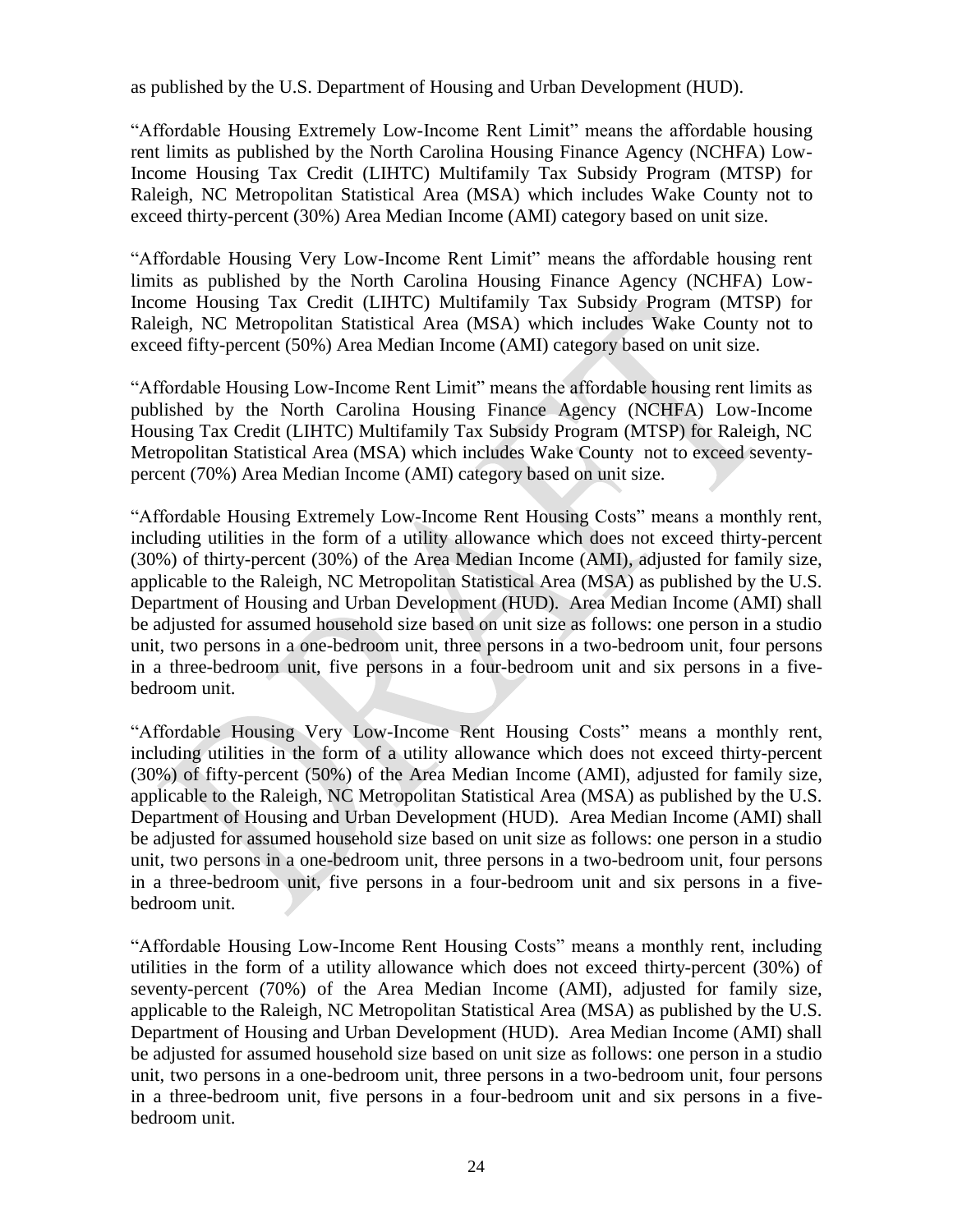"Affordable Housing Low-Income Ownership Income Limits" means those households whose annual income, does not exceed eighty-percent (80%) of the Area Median Income (AMI), adjusted for family size, applicable to the Raleigh, NC Metropolitan Statistical Area (MSA) as published by the U.S. Department of Housing and Urban Development (HUD).

"Affordable Housing Median-Income Ownership Income Limits" means those households whose annual income does not exceed one-hundred percent (100%) of the Area Median Income (AMI), adjusted for family size, applicable to the Raleigh, NC Metropolitan Statistical Area (MSA) as published by the U.S. Department of Housing and Urban Development (HUD).

"Affordable Housing Workforce-Income Ownership Income Limits" means those households whose annual income does not exceed one-hundred and ten-percent (110%) of the Area Median Income (AMI), adjusted for family size, applicable to the Raleigh, NC Metropolitan Statistical Area (MSA) as published by the U.S. Department of Housing and Urban Development (HUD).

"Affordable Housing Low-Income Ownership Housing Costs" means a reasonable down payment and an average monthly housing cost during the first calendar year of occupancy, including utilities, mortgage loan principal and interest, mortgage insurance, property taxes and property assessments, homeowner's insurance, homeowner's association dues, if any, and all other dues and fees assessed as a condition of property ownership, which does not exceed thirty-percent (30%) of eighty-percent (80%) of the Area Median Income (AMI), adjusted for family size, applicable to the Raleigh, NC Metropolitan Statistical Area (MSA) as published by the U.S. Department of Housing and Urban Development (HUD). Area Median Income (AMI) shall be adjusted for assumed household size based on unit size as follows: one person in a studio unit, two persons in a one-bedroom unit, three persons in a two-bedroom unit, four persons in a three-bedroom unit, five persons in a four-bedroom unit and six persons in a five-bedroom unit.

"Affordable Housing Median-Income Ownership Housing Costs" means a reasonable down payment and an average monthly housing cost during the first calendar year of occupancy, including utilities, mortgage loan principal and interest, mortgage insurance, property taxes and property assessments, homeowner's insurance, homeowner's association dues, if any, and all other dues and fees assessed as a condition of property ownership, which does not exceed thirty-percent (30%) of one-hundred percent (100%) of the Area Median Income (AMI), adjusted for family size, applicable to the Raleigh, NC Metropolitan Statistical Area (MSA) as published by the U.S. Department of Housing and Urban Development (HUD). Area Median Income (AMI) shall be adjusted for assumed household size based on unit size as follows: one person in a studio unit, two persons in a one-bedroom unit, three persons in a two-bedroom unit, four persons in a three-bedroom unit, five persons in a four-bedroom unit and six persons in a five-bedroom unit.

"Affordable Housing Workforce-Income Ownership Housing Costs" means a reasonable down payment and an average monthly housing cost during the first calendar year of occupancy, including utilities, mortgage loan principal and interest, mortgage insurance, property taxes and property assessments, homeowner's insurance, homeowner's association dues, if any, and all other dues and fees assessed as a condition of property ownership, which does not exceed thirty-percent (30%) of one-hundred and ten-percent (110%) of the Area Median Income (AMI), adjusted for family size, applicable to the Raleigh, NC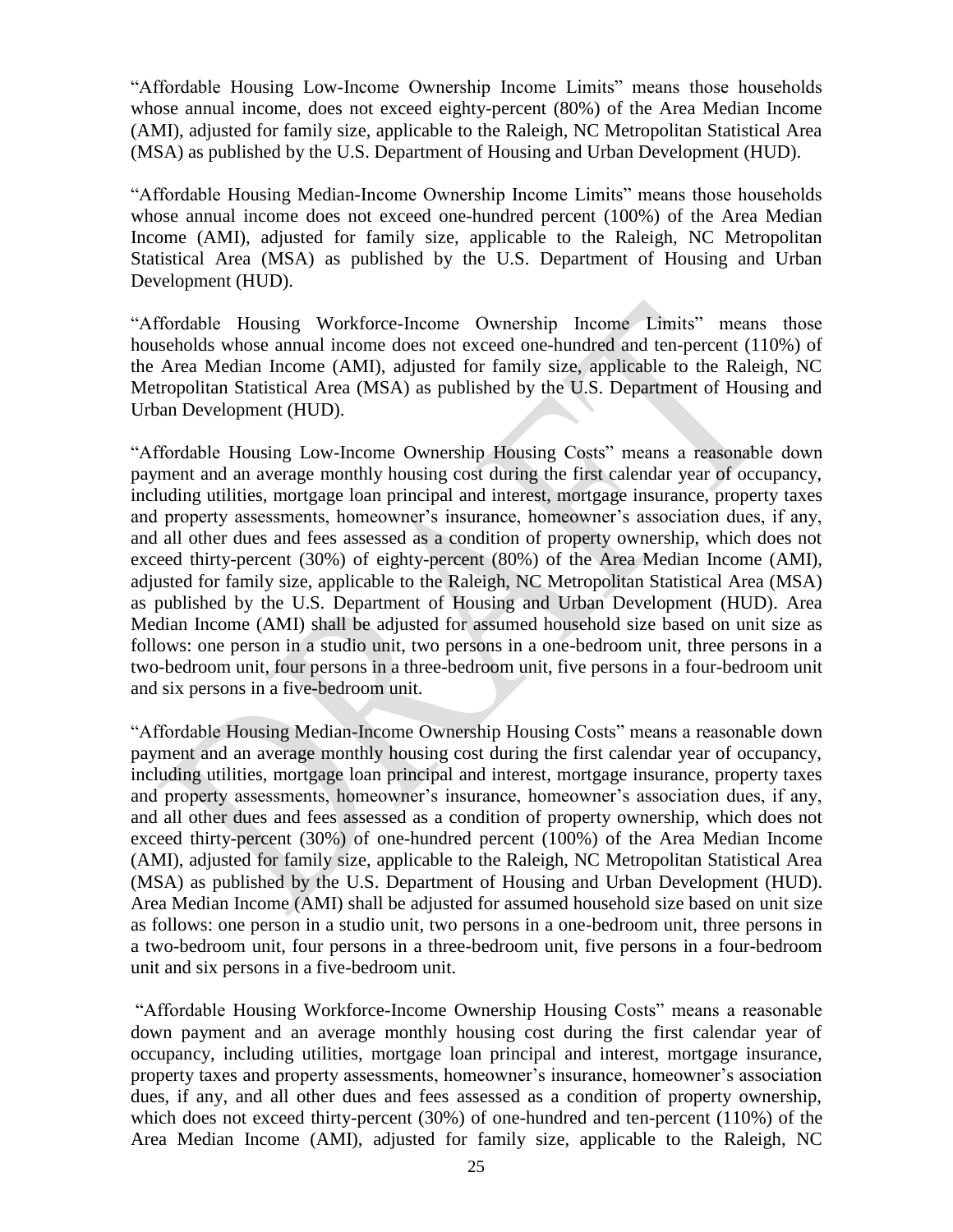Metropolitan Statistical Area (MSA) as published by the U.S. Department of Housing and Urban Development (HUD). Area Median Income (AMI) shall be adjusted for assumed household size based on unit size as follows: one person in a studio unit, two persons in a one-bedroom unit, three persons in a two-bedroom unit, four persons in a three-bedroom unit, five persons in a four-bedroom unit and six persons in a five-bedroom unit.

"Affordable Housing Unit Mix" means the predetermined mix of bedroom sizes established by a restrictive recorded covenant that make up the residential affordable housing units committed to the development.

"Area Median Income" means the annual median family income for the Raleigh, NC Metropolitan Statistical Area (MSA), adjusted for family size, as defined and published by the U.S. Department of Housing and Urban Development (HUD).

"Comparable Unit" means a residential unit with same number of bedrooms, similar square footage and same level of interior (cosmetic) finish and exterior appearance.

"Desk Audit" means a review of tenant files for the residential affordable housing rental units to verify that information submitted as part of the annual certification process matches the tenant files. A desk audit may be performed when a property has had no compliance issues during previous audits.

"Family" means one (1) or more persons occupying a premises and living as a single housekeeping unit, provided that no housekeeping unit shall contain more than five (5) persons unless they are related by blood, marriage adoption, guardianship, or foster care.

"Finding" means an action or a decision that is not in compliance with the restrictive recorded covenant or the Affordable Housing Incentive Zoning Policy Administration Manual. Findings may include allowing an ineligible tenant to take possession of a residential affordable housing unit or failing to fully certify a current residential affordable unit tenant(s) eligibility prior to lease renewal. If findings are identified, the Town will state them in the exit interview that is conducted at the conclusion of the monitoring, and the developer must provide a written action plan that will correct the findings and prevent them from recurring. Town staff must review and approve written action plan and may request additional actions before such approval is granted.

"First-Time Homebuyer" means a person who has not owned a home during the three (3) year period prior to the purchase of the residential affordable housing ownership unit. A mobile home not on a permanent foundation is not considered a "home" for the purpose of this section. A first-time homebuyer also includes a displaced homemaker. A displaced homemaker is an adult who has been legally separated from his or her spouse or domestic partner in the last three (3) years, has no current ownership interest in a home, and has not had an ownership interest in his or her primary residence during the past three (3) years, except with his or her spouse or domestic partner.

"For-Sale Residential Development" means any residential development or portion of a residential development that involves the creation of one or more additional dwelling units or lots that may be lawfully sold individually.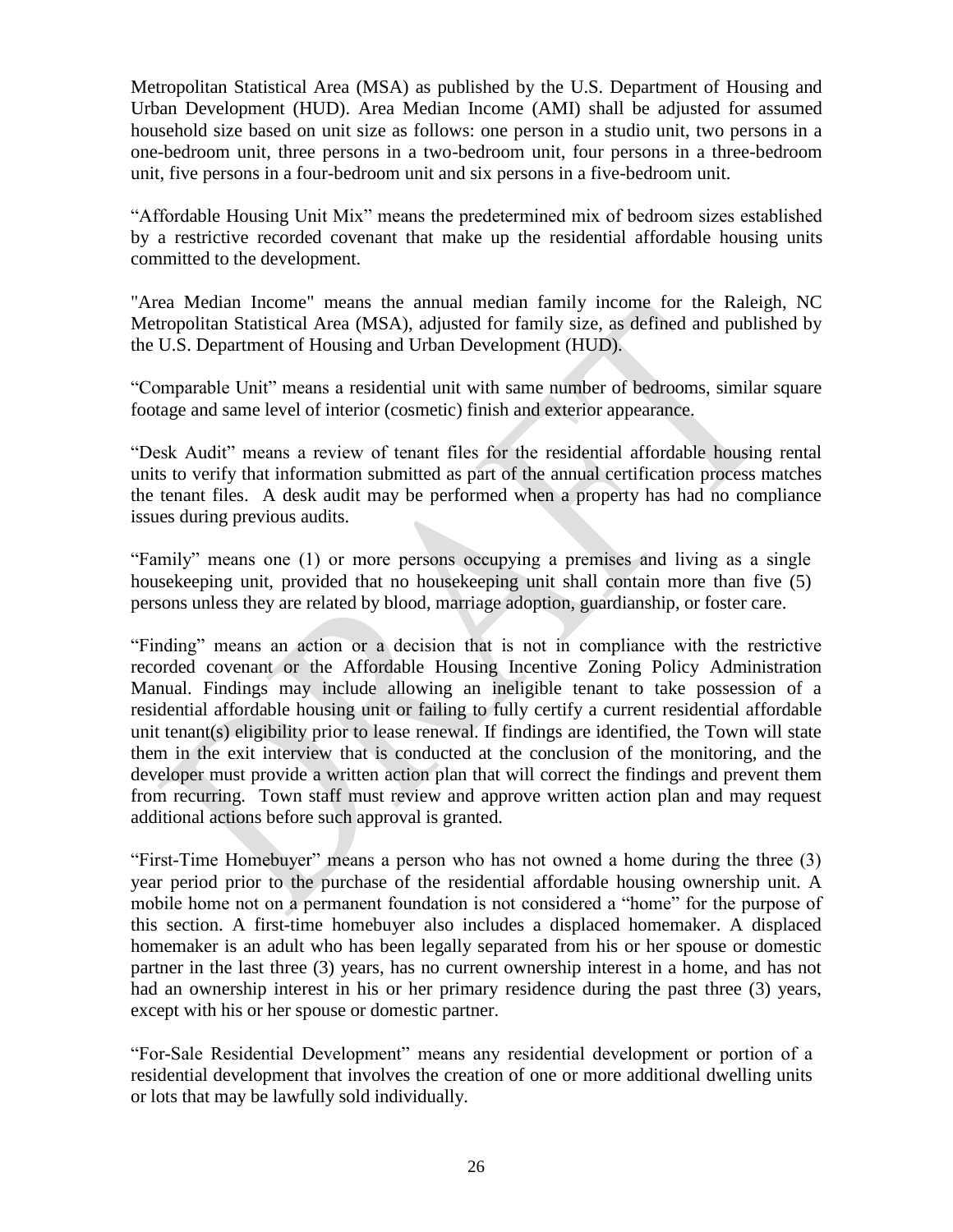"Gross Income" means the household gross income as calculated by the standards of the United States Department of Housing and Urban Development (HUD) HOME Investment Partnerships Program (HOME) 24 CFR Part 5 regulations and included in Chapter 5 of the HUD Handbook 4350.3 titled Determining Income and Calculating Rent.

"HOME Program" means a federal program through the U.S Department of Housing and Urban Development (HUD).

"HUD" means the U.S. Department of Housing and Urban Development.

"HUD Effective Date" means for U.S. Department of Housing and Urban Development (HUD) income and rent limits, the effective date is the date that starts the new set of limits. HUD has a publishing date and an effective date. The Town follows the effective date for determining rent and income for leases beginning on or after the effective date.

"Initial Qualifying Household Income" means the annualized gross income originally determined for eligible households in residential affordable housing units. Initial qualifying household income must be at or below thirty-percent (30%) of Area Median Income (AMI) for extremely low-income affordable housing rental units, at or below fifty-percent (50%) of Area Median Income (AMI) for very low-income affordable housing rental units, at or below seventy-percent (70%) of Area Median Income (AMI) for low-income affordable housing rental units, at or below eighty-percent (80%) of Area Median Income (AMI) for low-income affordable housing ownership units, at or below one-hundred percent (100%) of Area Median Income (AMI) for median-income affordable housing ownership units, and at or below one-hundred and ten-percent (110%) of Area Median Income (AMI) for workforceincome affordable housing ownership units.

"Marketing Plan" means a document submitted by an applicant as part of the rezoning application for the development which stipulates the marketing criteria, application intake, application screening and application selection process for the residential affordable housing units or lots within the development in order to assure compliance with the Affordable Housing Incentive Zoning Policy.

"Maximum Allowable Affordable Housing Ownership Sales Price" means the highest dollar amount at which a residential affordable housing ownership unit may be sold.

"Maximum Allowable Affordable Housing Rent Level" means the highest dollar amount at which a residential affordable housing rental unit may be rented.

"Minimum Size Occupancy Standards" means a household must be of a size equal to or greater the number of bedrooms in the residential affordable housing unit.

"Mixed-Use Residential Development" means any development that contains both residential and non-residential uses.

"Ownership Co-Applicant" means as an adult member of the household, whether related or unrelated, who intends to apply for a residential affordable housing ownership unit, must be on the title of the property with the applicant, and occupy the unit as the primary residence.